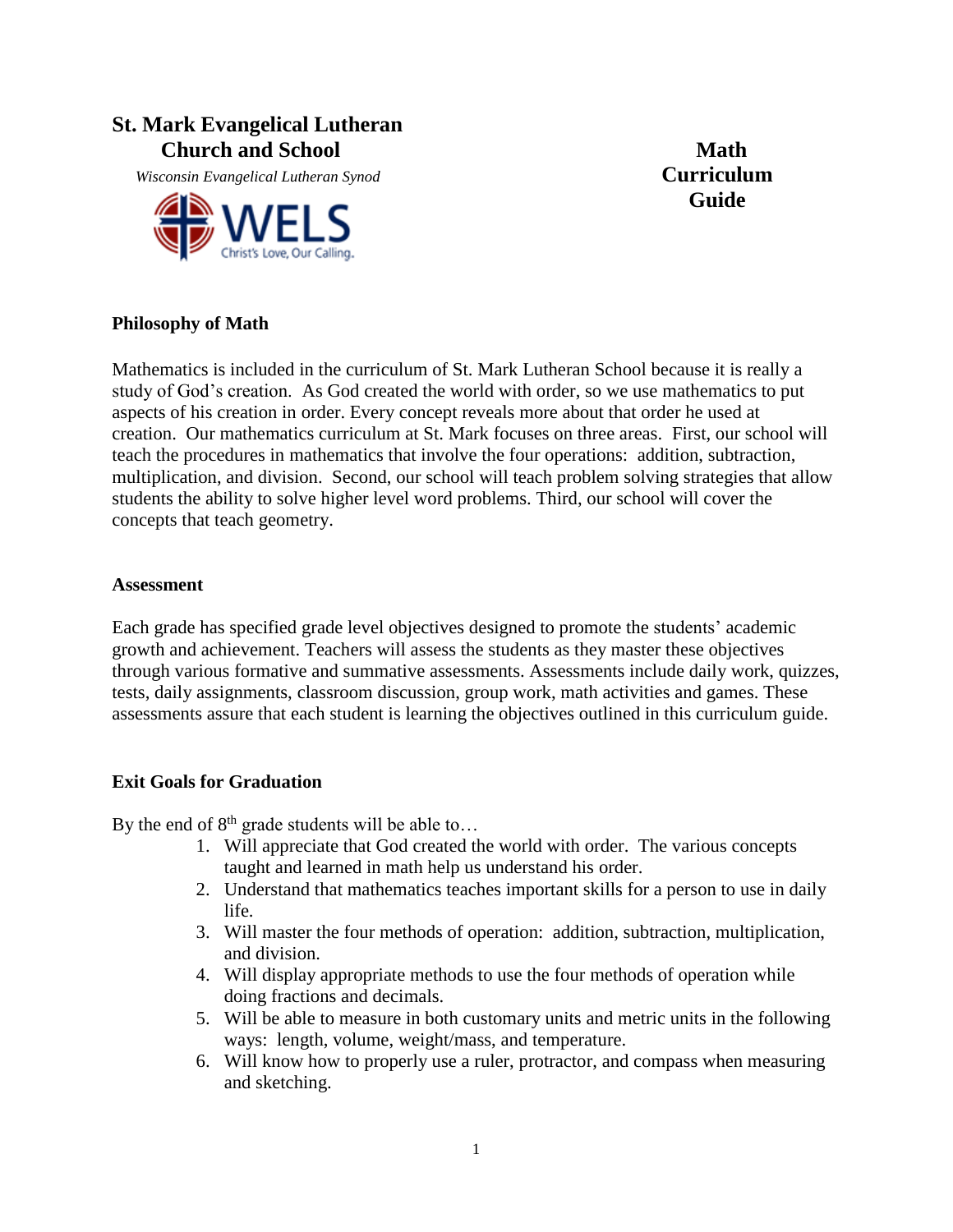- 7. Will know how to properly use technology (calculator and computer applications) to assist them with the four methods of operation and necessary graphing skills when performing algebra.
- 8. Will use various problem solving strategies (make an organized list, guess and check, set up an equation, solve a simpler problem, draw a diagram, act it out, work backwards, look for a pattern, make a table) when solving story problems.
- 9. Will understand and use basic geometry concepts and terms.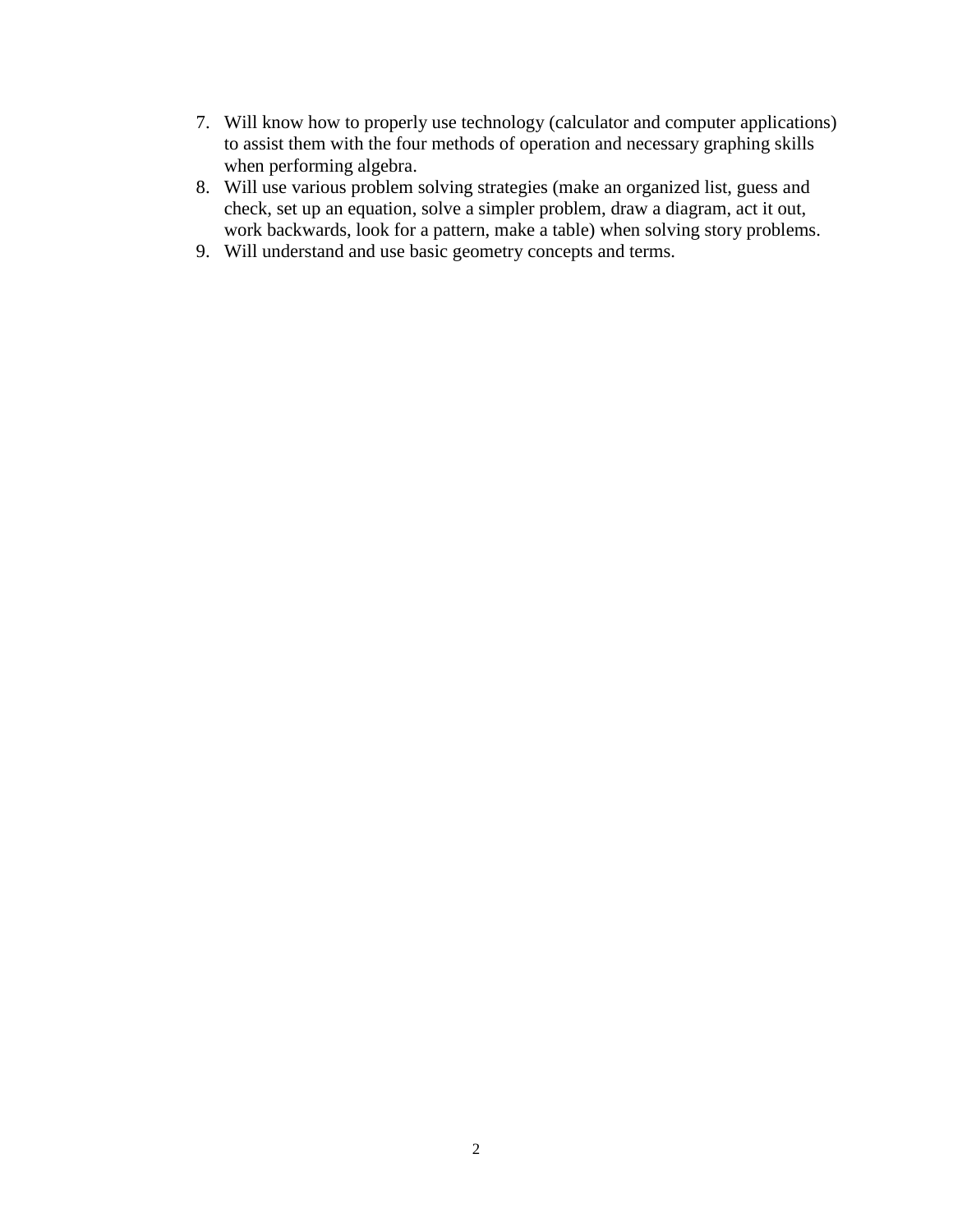# Preschool Math Objectives

## **Knowledge Objectives**

1. Students will understand that numbers represent the quantity of objects.

2. Students will understand one-to-one correspondence and be able to count objects.

3. Students will understand the concept of position in a sequence. (e.g. first, second, last etc.)

4. Students will understand common language for comparing quantity of objects. (e.g. "more than," "less than")

5. Students will understand that a whole object can be separated into halves.

6. Students will understand that numbers are used in real-world situations. (e.g. In play, calendar work, phone numbers, addresses etc.)

7. Students will understand that the quantity of objects can change by adding or taking away objects.

8. Students will understand basic concepts of time (e.g. Today, tomorrow, morning, evening) and the sequence of varying events. (e.g. What comes after lunch)

9. Students will understand the common language of measurement. (e.g. Big, little, long, short, light, heavy.)

10. Students will understand how to order objects qualitatively by measurable attributes. (e.g. smallest to largest, lightest to heaviest, shortest to longest.)

11. Students will understand that quantities can be estimated in real-world situations.

12. Students will understand that different sized containers will hold more or less volume.

# **Attitude/Belief Objectives**

1. Students will have the attitude and belief that God has given us the ability to use and understand mathematical concepts.

2. Students will believe that mathematical concepts are useful and necessary in their earthly life.

# **Skill/Behavior Objectives**

1. Students will identify and write numbers 0-10.

2. Students will count by ones to 20 or higher.

3. Students will use common language for comparing quantity of objects. (e.g. "more than," "less than")

4. Students will separate whole objects and fold paper into halves.

5. Students will use numbers in real-world situations. (e.g. play, calendar work, phone numbers, addresses etc.)

- 6. Students will use basic vocabulary for concepts of time in conversation and in class.
- 7. Students will use the common language of measurement in conversation and in class.
- 8. Students will order objects or pictures qualitatively by measurable attributes.
- 9. Students will estimate objects. (e.g. candies, blocks, people)

10. Students will experiment with volume using different sized containers with solids and liquids.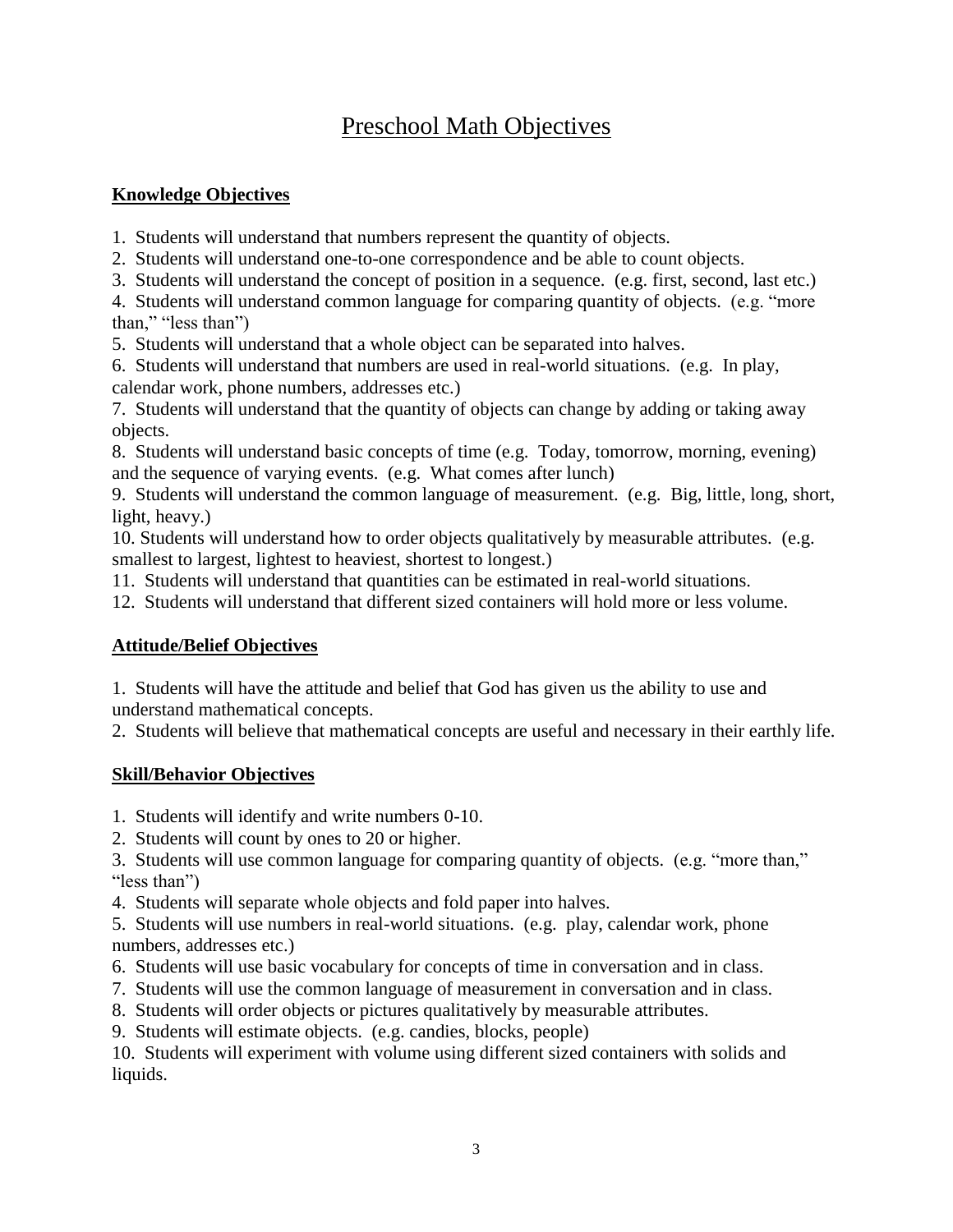# Kindergarten Math Objectives

## **Knowledge Objectives**

Students will…

#### **Number Sense:**

- 1. Count by 1s, 2s, 5s, and 10s
- 2. Identify, read, write, and compare numbers to 30
- 3. Identify numbers on a hundred number chart
- 4. Order one and two digit numbers
- 5. Identify and describe the order and position of objects and numbers using terms
- 6. Use a number line to 20
- 7. Recognize odd and even numbers
- 8. Identify ordinal position

#### **Concepts of Whole Number Operations:**

- 9. Work on addition and subtraction situations
- 10. Solve division problems
- 11. Identify one more and one less than an object
- 12. Identify doubles

#### **Fractions:**

13. Identify and compares fractions

#### **Money:**

- 14. Identify pennies, nickels, dimes, quarters, and one dollar bills
- 15. Find the value of a set of coins

#### **Patterns, Algebra, and Functions:**

- 16. Identify various patterns
- 17. Identify the missing shape, number, or design in a repeating pattern or sequence

#### **Geometry:**

- 18. Describe compare, and order concrete objects by relative position and attributes
- 19. Identify one and two dimensional geometric shapes in concrete objects
- 20. Identify similar shapes
- 21. Identify lines of symmetry and symmetrical designs
- 22. Identify right and left
- 23. Identify geometric solids including cones, cubes, spheres, and cylinders

#### **Measurement:**

- 24. Identify and describe yesterday, today, and tomorrow
- 25. Identify and describe days of the week and months of the year
- 26. Identify seasons

#### **Temperature:**

- 27. Identify hot and cold objects
- 28. Compare differences in seasonal temperatures

#### **Linear Measure:**

29. Compare and order concrete objects by length and/or height

#### **Weight:**

30. Compare and order objects by weight

#### **Capacity: (mass)**

31. Compare and order objects by capacity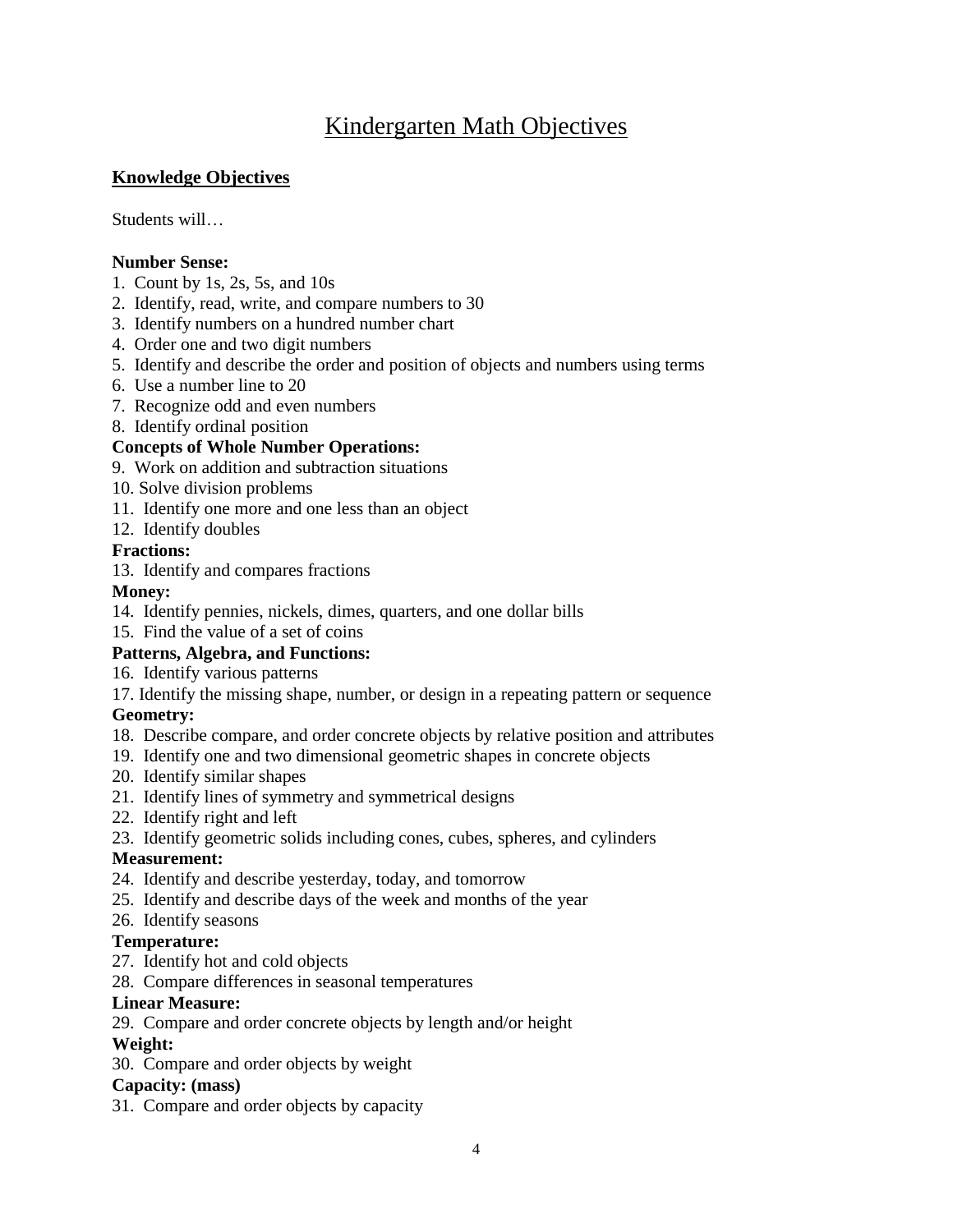#### **Area:**

32. Compare and order objects by area **Data Analysis and Statistics:** 33. Identify most, fewest, and same on a graph

#### **Skill Objectives**

Students will….

#### **Number Sense:**

- 1. Estimate and count collections of concrete objects to 100
- 2. Put number cards in order to 20

3. Use terms as before, after, and between; greatest and least; inside and outside; and more, same, and less

4. Locate points and counts forward and backward on a number line

#### **Concepts of Whole Number Operations:**

- 5. Use concrete objects and pictures to model and solve addition and subtraction problems
- 6. Divide a set of concrete objects

#### **Fractions:**

- 7. Divide a shape in half
- 8. Separate a whole into equal halves

#### **Money:**

- 9. Count pennies, nickels, dimes, quarters, and one dollar bills
- 10. Write money amounts to \$1.00 using dollar and cent symbols
- 11. Select coins for a given amount

#### **Patterns, Algebra, and Function**s:

- 12. Make predictions about, and creates patterns of color, shape, sound, and movement
- 13. Use manipulatives to make different patterns

#### **Geometry:**

- 14. Describe, sort, and compare one and two dimensional geometric shapes in concrete objects
- 15. Explore transformations: slides, turns, and flips
- 16. Create lines of symmetry and symmetrical designs
- 17. Solve spatial problems using manipulatives
- 18. Make and cover designs using pattern blocks
- 19. Make and copy designs on a geoboard
- 20. Make and cover designs using tangrams

#### **Measurement:**

- 21. Sequence daily events
- 22. Read a calendar and identify the date
- 23. Tell and show time to the hour

#### **Linear Measure:**

- 24. Estimate and measure lengths using nonstandard units
- 25. Estimate and measure distance using nonstandard units
- 26. Measures length using customary units (inches)

#### **Weight:**

27. Estimate weight

#### **Capacity:**

28. Measure capacity using nonstandard units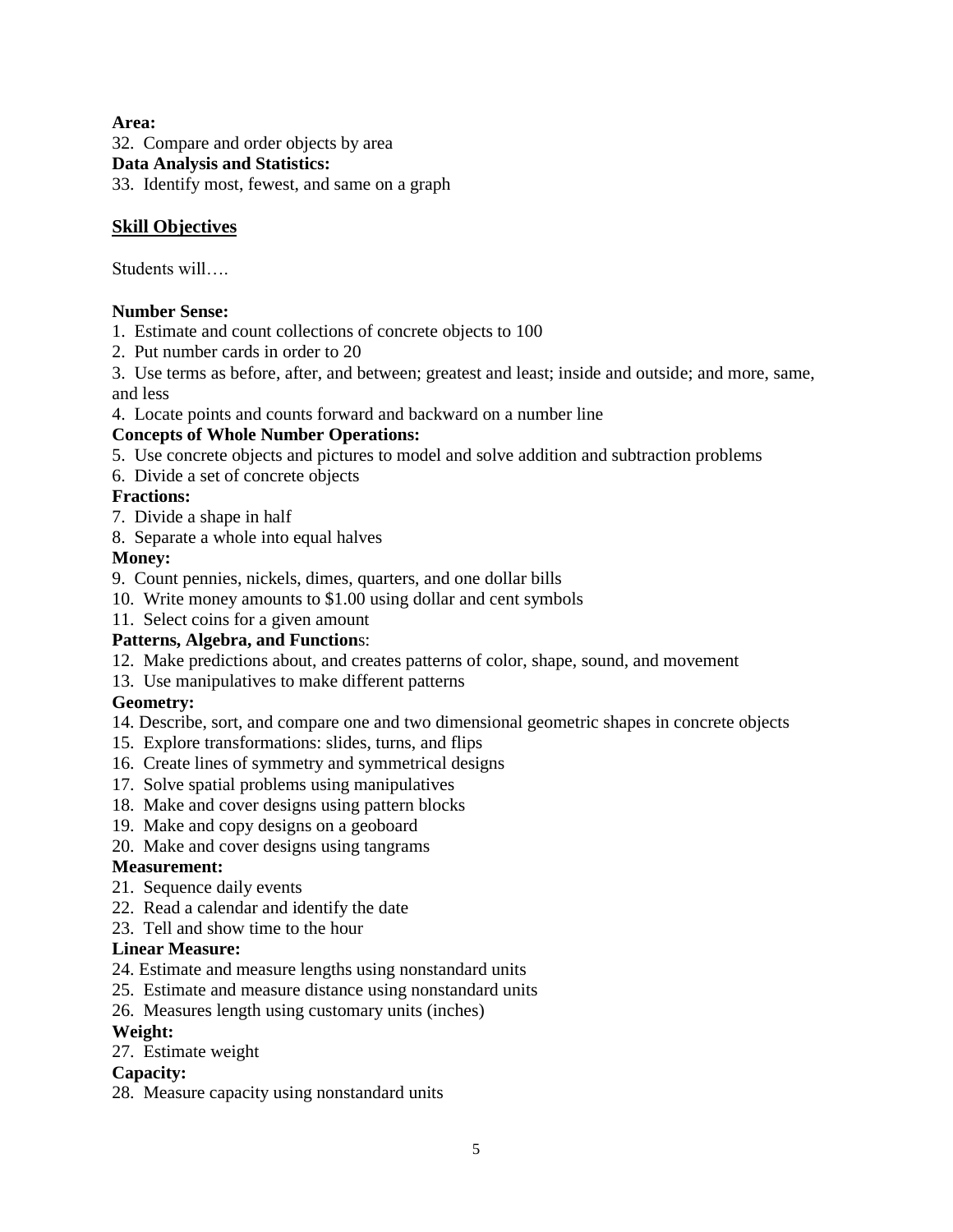# 29. Measure to follow a pictograph

# **Developing Skills for Problem Solving:**

32. Make predictions

# **Strategies for Problem Solving:**

- 33. Act out or models a problem
- 34. Draw a picture
- 35. Guess, check, and revise
- 36. Look for a pattern

## **Attitude Objectives:**

1. God created the world with order. The various concepts taught and learned in math help us understand his order.

2. The students will understand that math teaches them how to solve problems in every day life.

3. The students will understand that they will build upon knowledge and skills they learn in order to develop and master new skills.

4. The students will think math can be fun!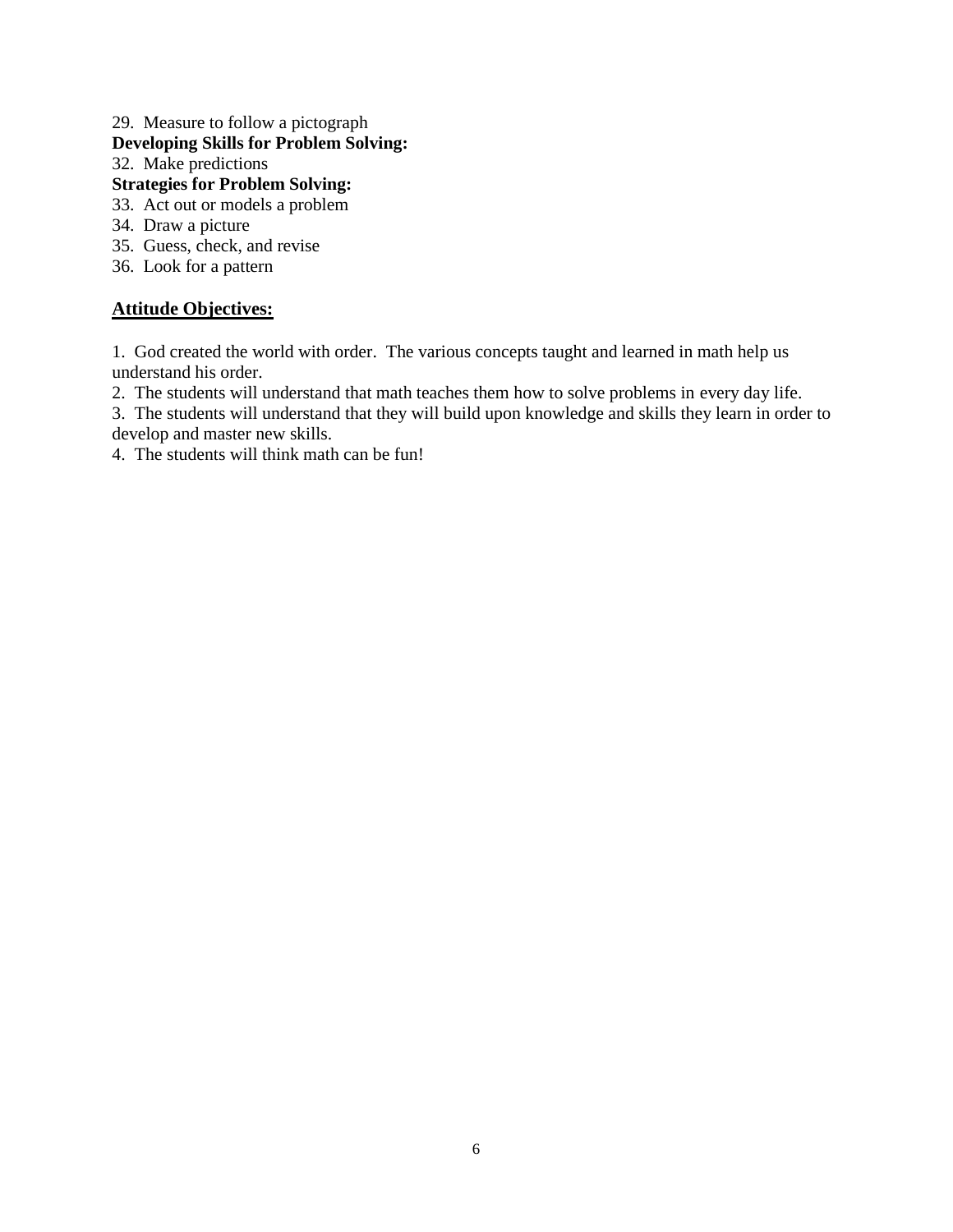# 1<sup>st</sup> Grade Objectives

#### **Knowledge Objectives**

Number Sense:

- 1. The children will compare and order numbers to 100 using objects, pictures and symbols.
- 2. The children will represent one-two-and three digit numbers using concrete objects and pictures.
- 3. The children will identify place value and demonstrate regrouping in numbers up to 1,000.
- 4. The children will estimate and count collections of concrete objects.
- 5. The children will write numbers using words.
- 6. The children will identify odd and even numbers.
- 7. The children will identify a dozen and half dozen.
- 8. The children will identify pairs.
- 9. The children will be able to locate numbers on a number line.

Concepts of Whole Number Operation

- 10. The children will show the meaning of addition and subtraction.
- 11. The children will show the meaning of addition and subtraction.
- 12. The children will identify addends and sums
- 13. The children will use the inverse relationship between subtraction and addition to check answers.

Whole Number Computation:

- 14. The children will use concrete objects or pictures to add single-object numbers.
- 15. The children will master addition facts to 18.
- 16. The children will identify one more than a number.
- 17. The children will identify ten more than a number.
- 18. The children will estimate a sum.
- 19. The children will estimate to round a number to the nearest tenth.
- 20. The children will add using mental computation.
- 21. The children will add three single-digit numbers.
- 22. The children will solve addition problems with two or three digit numbers.
- 23. The children will add two-digit numbers without regrouping.
- 24. The children will use concrete objects or pictures to subtract single-digit numbers.
- 25. The children will master subtraction facts to 18
- 26. The children will identify one less than a number.
- 27. The children will identify ten less than a number.
- 28. The children will subtract two-digit numbers without regrouping.

Fractions and Decimals:

29. The children will separate whole shapes into fractional parts.

30. The children will identify, know the value of, and count pennies, nickels, dimes, and quarters.

Money:

31. The children will identify, know the value of, and count pennies, nickels, dimes, and quarters.

32. The children will identify one, five, ten, and twenty dollar bills.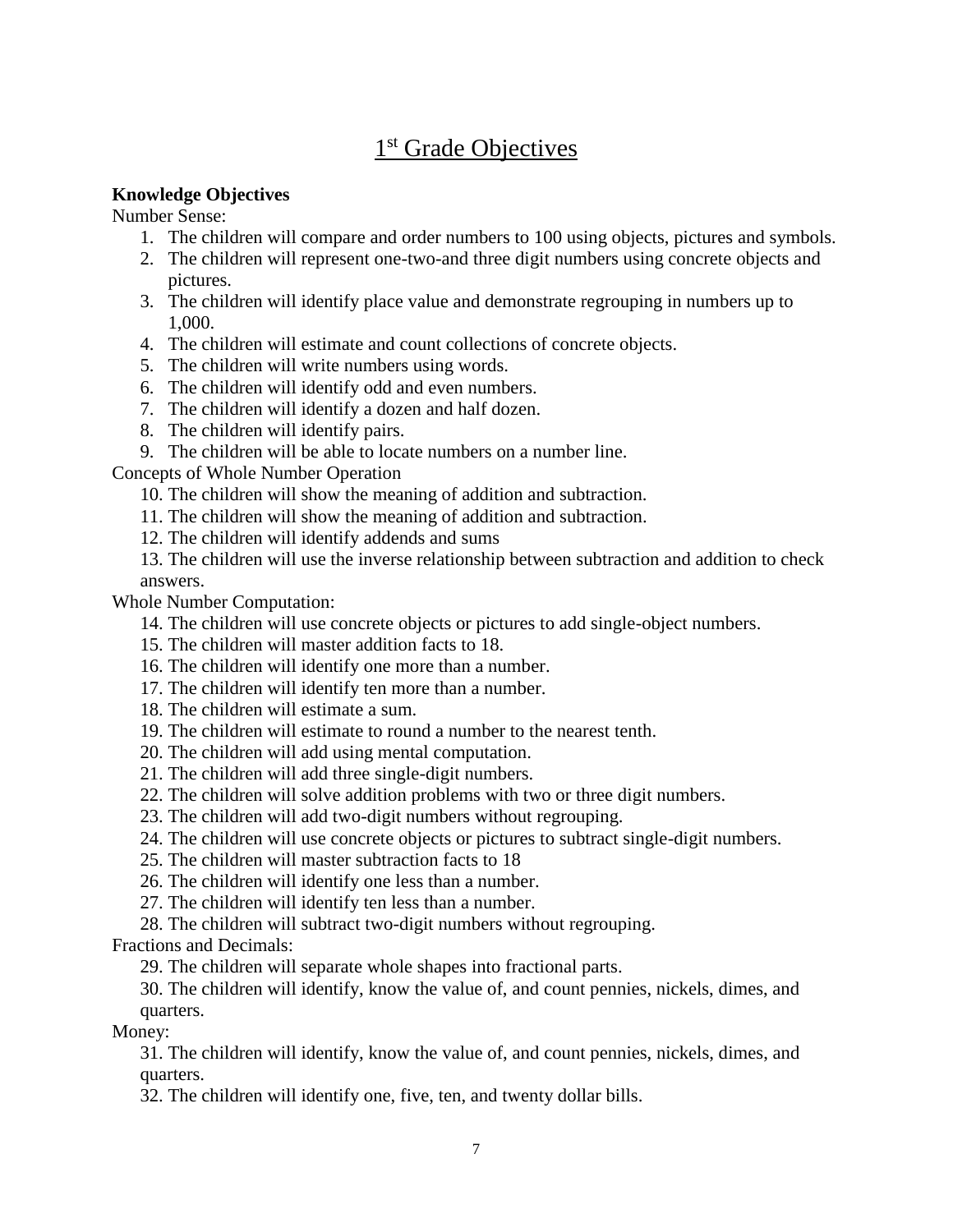33. The children will read and write money amounts to \$1.00

Patterns:

34. The children will identify and create patterns of color, shape, and sound.

35. The children will identify the missing shape, number, or design in a repeating pattern. Algebra:

36. The children will use comparison symbols.

37. The children will write and solve number sentences for problems involving addition and subtraction.

Shapes and Spatial Relationships:

38. The children will describe and identify two and three dimensional geometric figures.

39. The children will arrange and describe objects by positional words and phrases.

40. The children will identify first, last, between and middle position.

41. The children will identify left and right.

42. The children will identify and create lines of symmetry.

43. The children will identify and create congruent shapes, designs, and line segment.

44. The children will make and cover designs with pattern blocks and make and copy designs on a geoboard.

Time and Date:

45. The children will read and show time to the hour and half hour on analog and digital clocks

46. The children will identify dates on calendar.

47. The children will identify days of the week and months of the year.

48. The children will order events by time.

Temperature

49. The children will read a Fahrenheit thermometer to the nearest 10 degrees.

50. The children will identify cool, warm, and hot temperatures.

Linear Measure:

51. The children will compare and order objects by length and weight using comparison and nonstandard units.

52. The children will measure length using inch, foot, yard, and cm.

53. The children will draw line segments using inches and cm

Weight:

54. The children will estimate weight.

55. The children will compare objects by weight.

Capacity:

56. The children will identify and use measure cups, quarts, and gallons. Data Analysis and Statistics:

57. The children will sort and classify objects by common attributes.

58. The children will to use tally marks and count them.

59. The children will learn to make and use bar graphs and pictographs. Probability:

60. The children will identify steps in a process.

61. The children will categorize information.

62. The children will draw picture to solve a problem.

63. The children will look for a pattern.

64. The children will write number sentences.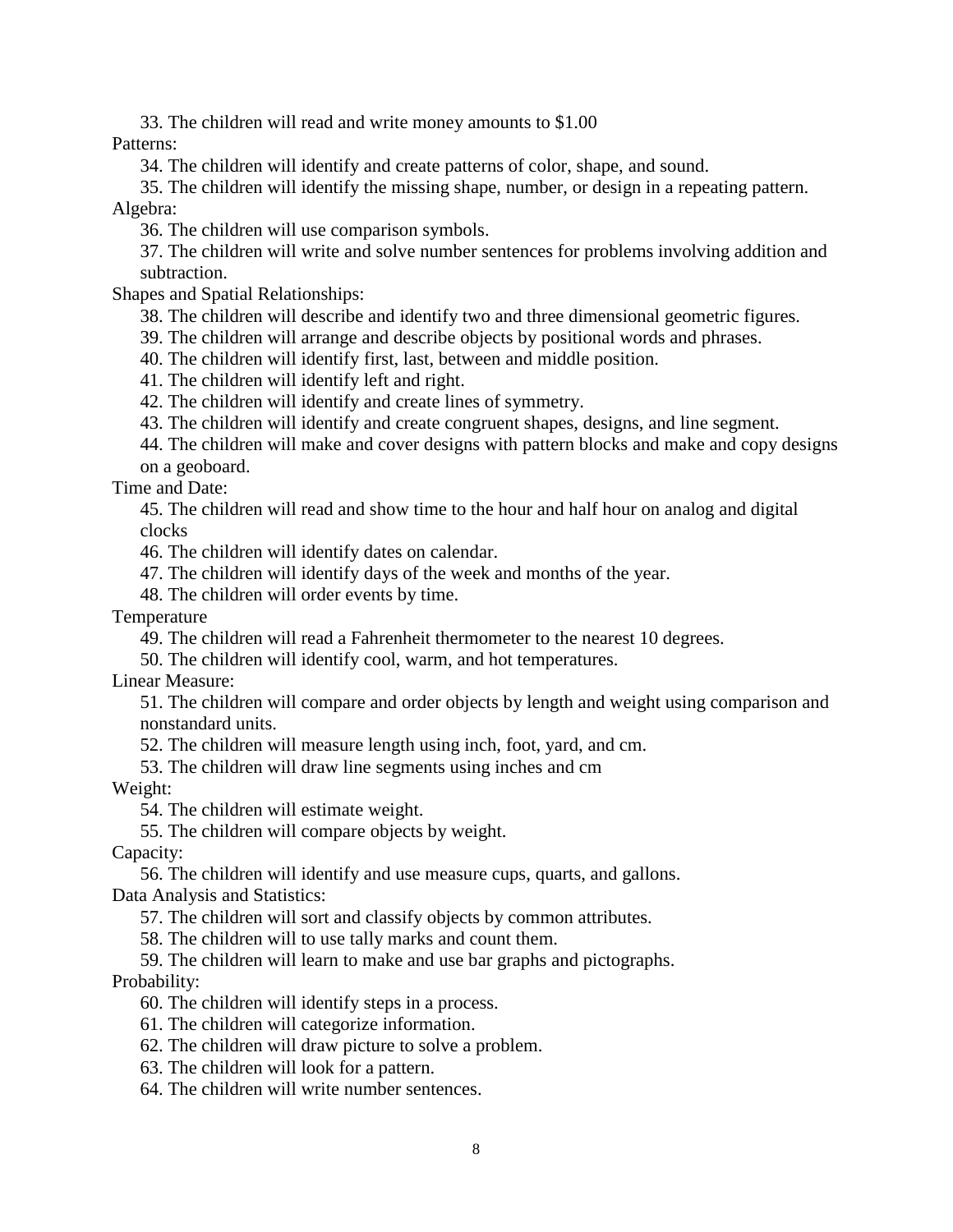#### **Skill Objectives**

Number Sense:

- 1. The children can put numbers in order from 1 to 100.
- 2. The children can tell the number that comes before and after a given number.
- 3. The children can match numbers to objects.
- 4. The children can arrange objects into ordinal positions.

Concepts of Whole Number Operations:

- 5. The children can write addition sentences.
- 6. The children can write subtraction sentences.

Whole Number Computation:

- 7. The children have learned and can say the "doubles rap"
- 8. The children can put the larger number of an addition sentence in their head and then count on the other number to add mentally.

9. The children can do mental subtractions by putting the number being subtracted in their head and then add or count on until they get the total and the number they count is the subtraction answer.

#### Fractions:

10. The children can draw the lines to divide a shape into fractional parts.

11. The children can look at an object divided into parts and tell what fraction is being shown.

#### Money:

12. The children can count pennies, nickels, dimes, and quarters, to pay for objects they buy in our classroom.

13. The children can give the correct paper money: 1's, 5's, and 10's to buy items in our classroom.

Algebra:

14. The children can use the "greater than" and "less than" symbols to write mathematical sentences.

15. The children can sort pattern blocks by shape, color, and size.

16. The children can draw congruent shapes.

Time and Date:

17. The children can tell time by using both the analog and digital clocks.

18. The children can write the month, day, and year on their math lessons as well as which day of the week it is.

19. The children can write the correct number of tall marks on their math lesson to match the date that day.

20. The children can draw and read bar graphs and pictographs.

Strategies for Problem Solving:

21. The children can draw pictures for both addition and subtraction sentences.

22. The children can look for patterns to solve math problems.

#### **Attitude Objectives:**

1. God created the world with order. The various concepts taught and learned in math help us understand his order.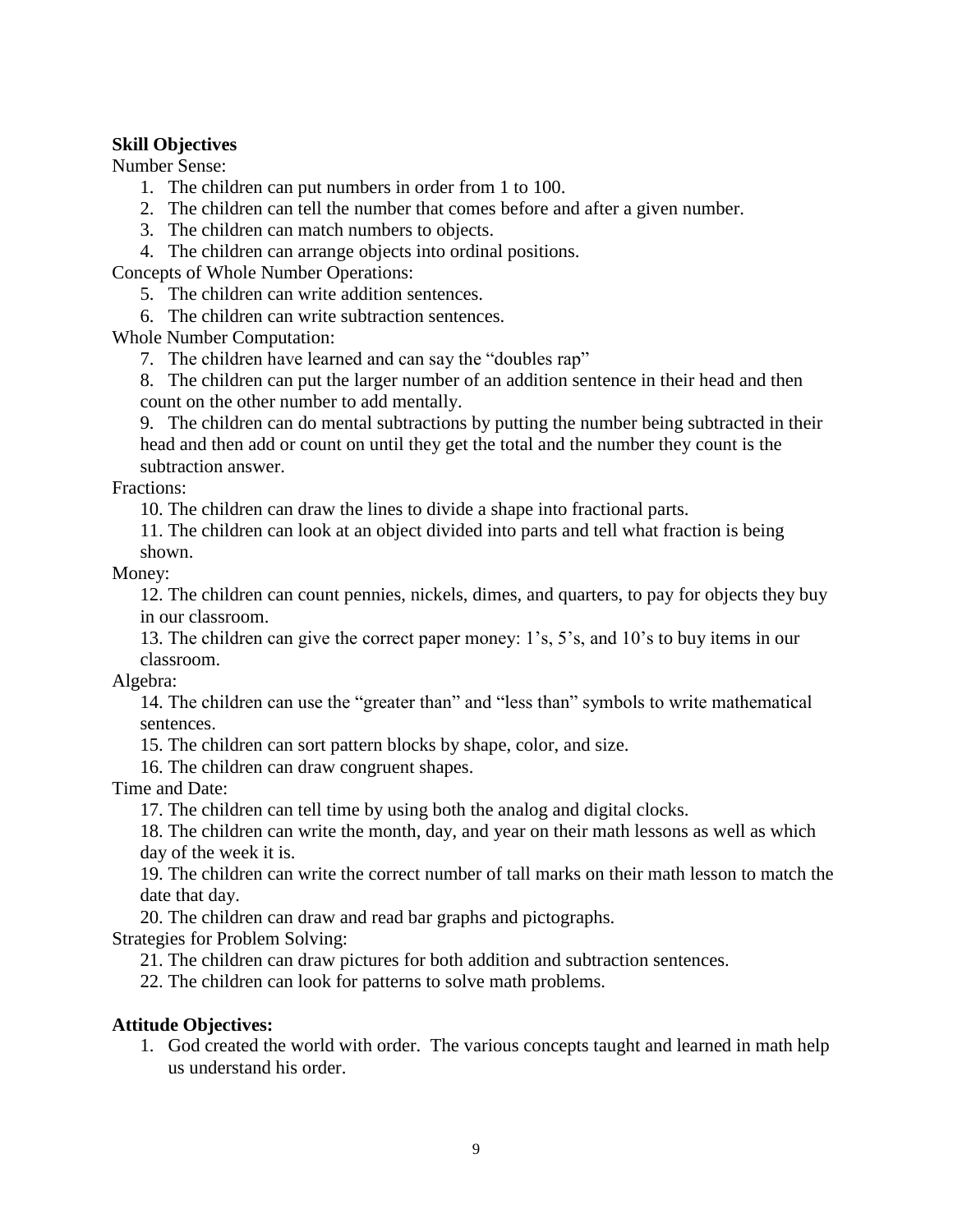- 2. The children will appreciate that mathematics teaches important skills for a person to use in daily life.
- 3. The children will understand that mathematics continues to build upon learned knowledge. It is important to master basic skills in order to develop new skills.
- 4. The children will appreciate that advanced math skills are necessary for many differing majors of study.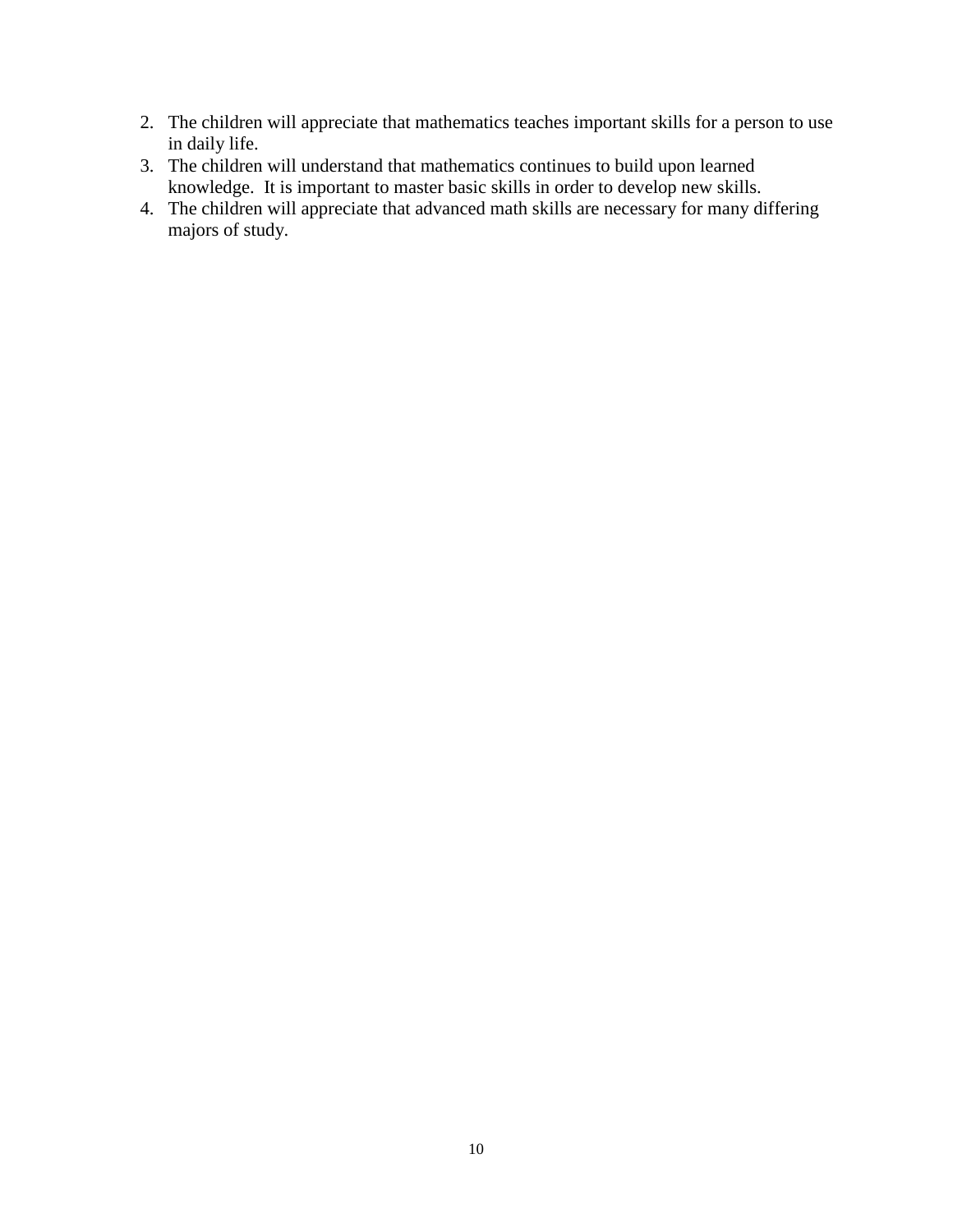# 2<sup>nd</sup> Grade Objectives

The students will…

- 1. Read and identify numbers to 100
- 2. Identify right and left
- 3. Identify one more and one less than a number
- 4. Graph data on a graph
- 5. Tell and show time to the hour
- 6. Write numbers to 100
- 7. Addition facts: doubles with sums to 18
- 8. Identify the attributes of pattern blocks
- 9. Identify ordinal position to sixth
- 10. Create and read a repeating pattern
- 11. Identify and act out "some, some more" stories
- 12. Compare numbers to 50
- 13. Compare and order objects by size
- 14. Addition facts: adding 0 and adding 1
- 15. Identify addends, sums and commutative property of addition
- 16. Use logical reasoning to solve a problem
- 17. Solve a problem by acting it out
- 18. Cover a design using pattern blocks
- 19. Identify and act out "some, some went away" stories
- 20. Identify the time on hour ago and one hour from now
- 21. Number a clock face
- 22. Identify even and odd numbers
- 23. Identify ordinal position to twelfth
- 24. Addition facts: adding 2
- 25. Create and read a repeating pattern
- 26. Identify days of the week
- 27. Create and read a pictograph
- 28. Draw a pictograph
- 29. Identify polygons
- 30. Identify fractional parts of a whole
- 31. Adding 10 to single-digit numbers
- 32. Addition fact: adding 9
- 33. Use logical reasoning to solve a problem
- 34. Solve a problem by acting it out
- 35. Create a color pattern
- 36. Identify and sort common geometric shapes by attribute
- 37. Drawing pictures and writing number sentences for "some, some more" and "some, some went away" stories
- 38. Divide a shape in half
- 39. Shading one half of a shape
- 40. Identify if a fractional part of a whole is closer to  $0, \frac{1}{2}$ , or 1
- 41. Divide a square in half two different ways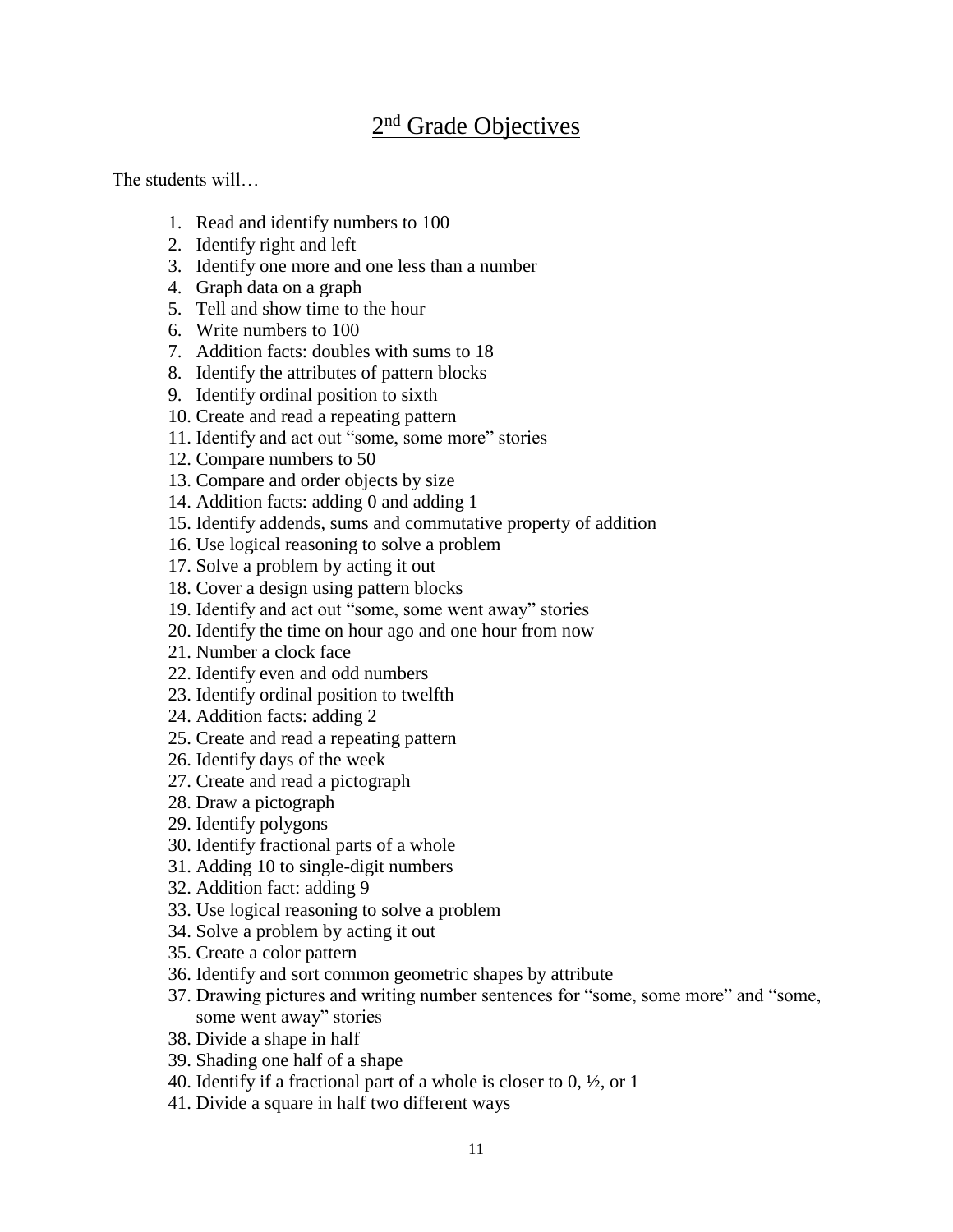- 42. Addition facts: doubles plus 1
- 43. Identify geometric shape pieces that differ in one way
- 44. Tell and who time to the half hour
- 45. Estimating temperature
- 46. Read a thermometer to the nearest 10 degrees
- 47. Counting dimes and pennies
- 48. Write addition and subtraction fact families
- 49. Addition facts: sums of 8 and 9
- 50. Drawing a picture to solve a problem
- 51. Looking for a pattern to solve a problem
- 52. Identify geometric shape pieces that are alike in only one way
- 53. Create and read a bar graph
- 54. Use tally marks
- 55. Count by 5's
- 56. Identify horizontal, vertical and oblique lines
- 57. Divide a whole into halves, fourths, and eighths
- 58. Compare halves, fourths, and eighths
- 59. Write a unit fraction using fraction notation
- 60. Addition facts: sums of 10
- 61. Weigh objects using nonstandard units
- 62. Comparing and ordering objects by weight
- 63. Add 10 to a multiple of 10
- 64. Find a missing number on a piece of the hundred number chart
- 65. Identify pairs
- 66. Divide a set of objects into groups of two
- 67. Identify tens and ones
- 68. Identify halves, fourths, and eighths of a whole
- 69. Creating and reading a bar graph
- 70. Addition facts: sums of 11
- 71. Make an organized list to solve a problem
- 72. Measure with one-inch color tiles
- 73. Name factional parts of a whole
- 74. Compare fractional parts of a whole
- 75. Write a fraction using fraction notation
- 76. Trade pennies for dimes
- 77. Measure to the nearest inch
- 78. Add 10 to a two-digit number
- 79. Addition facts: sums of 12
- 80. Identify 1-cup and ½ cup measuring cups, tablespoons, teaspoons, and ½ teaspoons
- 81. Read a recipe
- 82. Identify similarities and differences among coins
- 83. Count nickels
- 84. Write the date using digits
- 85. Create and read a Venn diagram
- 86. Order two-digit numbers
- 87. Addition facts: sums of 13 and 14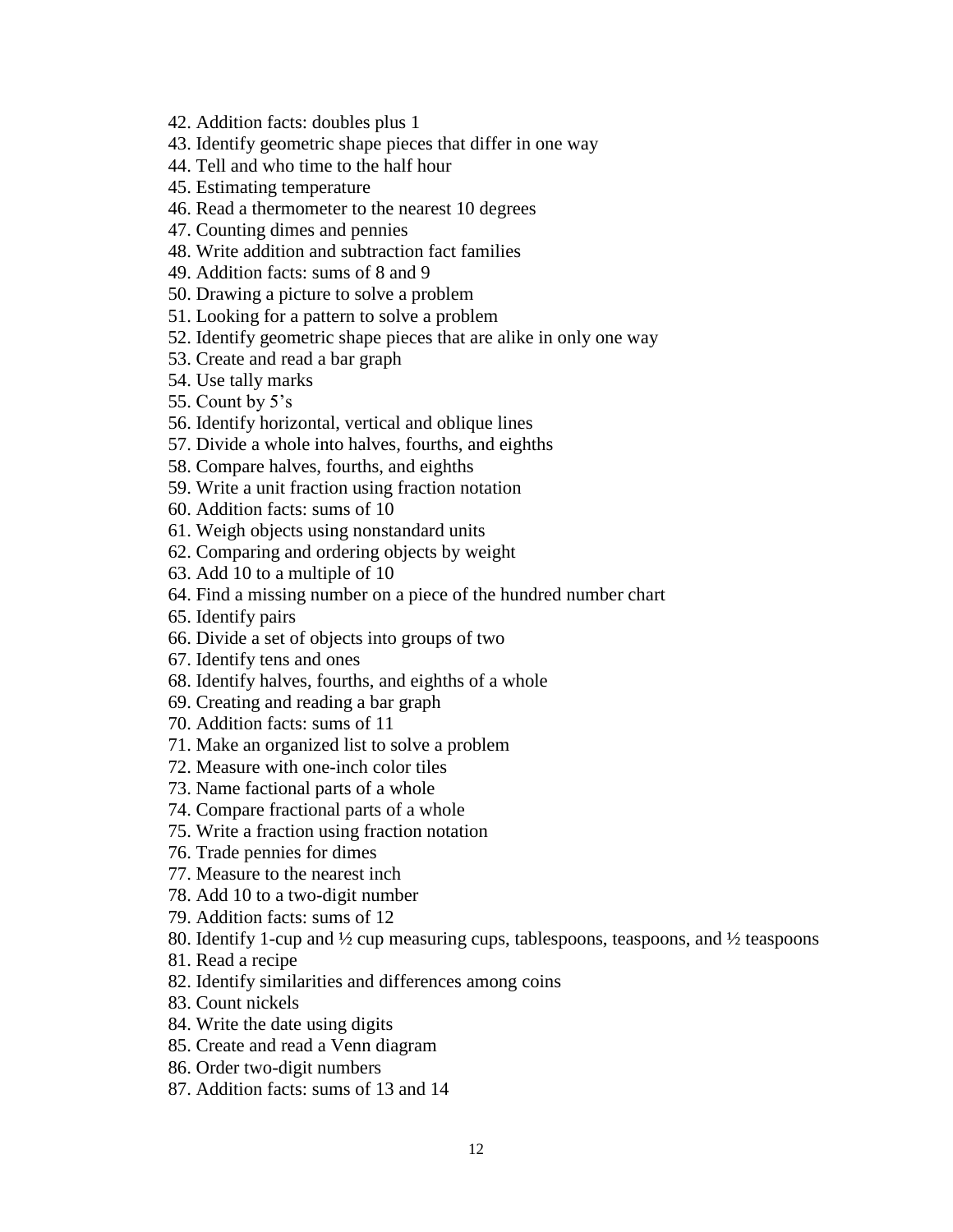- 88. Select the appropriate tool to measure capacity
- 89. Measure ingredients for a recipe
- 90. Counting dimes, nickels and pennies
- 91. Identify a line of symmetry
- 92. Create a symmetrical design
- 93. Add two-digit numbers using dimes and pennies
- 94. Addition facts: sums of 15, 16, 17, and 18
- 95. Measure to the nearest foot
- 96. Draw a number line
- 97. Draw line segments to the nearest inch
- 98. Locate points on a number line
- 99. Make polygons on a geoboard
- 100. Identify the angles of a polygon
- 101. Add three or more single-digit numbers
- 102. Identify the associative property of addition
- 103. Name a fractional part of a set
- 104. Subtract 0 facts
- 105. Draw a picture to solve a problem
- 106. Identify and create congruent shapes
- 107. Add two-digit numbers with regrouping ,using dimes and pennies
- 108. Use the addition algorithm
- 109. Subtracting 1 facts
- 110. Identify and create similar shapes and designs
- 111. Create and read a Venn diagram
- 112. Identify am and pm
- 113. Identify noon and midnight
- 114. Identify dozen and half dozen
- 115. Add three two-digit numbers
- 116. Read a thermometer to the nearest 2 degrees Fahrenheit
- 117. Subtracting 2 facts
- 118. Solve a problem using guess and check method
- 119. Use mental computation to subtract 10 from a two-digit number
- 120. Measuring and drawing line segments to the nearest half inch
- 121. Add two-digit numbers with a sum greater than 100
- 122. Represent numbers using base ten blocks
- 123. Ordering numbers using base ten blocks
- 124. Subtracting 3 facts
- 125. Identify gallon, half-gallon, quart, and liter containers
- 126. Estimating and finding capacity of containers
- 127. Identifying the place value
- 128. Writ a three-digit number for a model
- 129. Order three-digit numbers
- 130. Identify the median of a set of numbers
- 131. Tell and show time in five-minute intervals
- 132. Subtract 4 facts
- 133. Draw a picture to solve a problem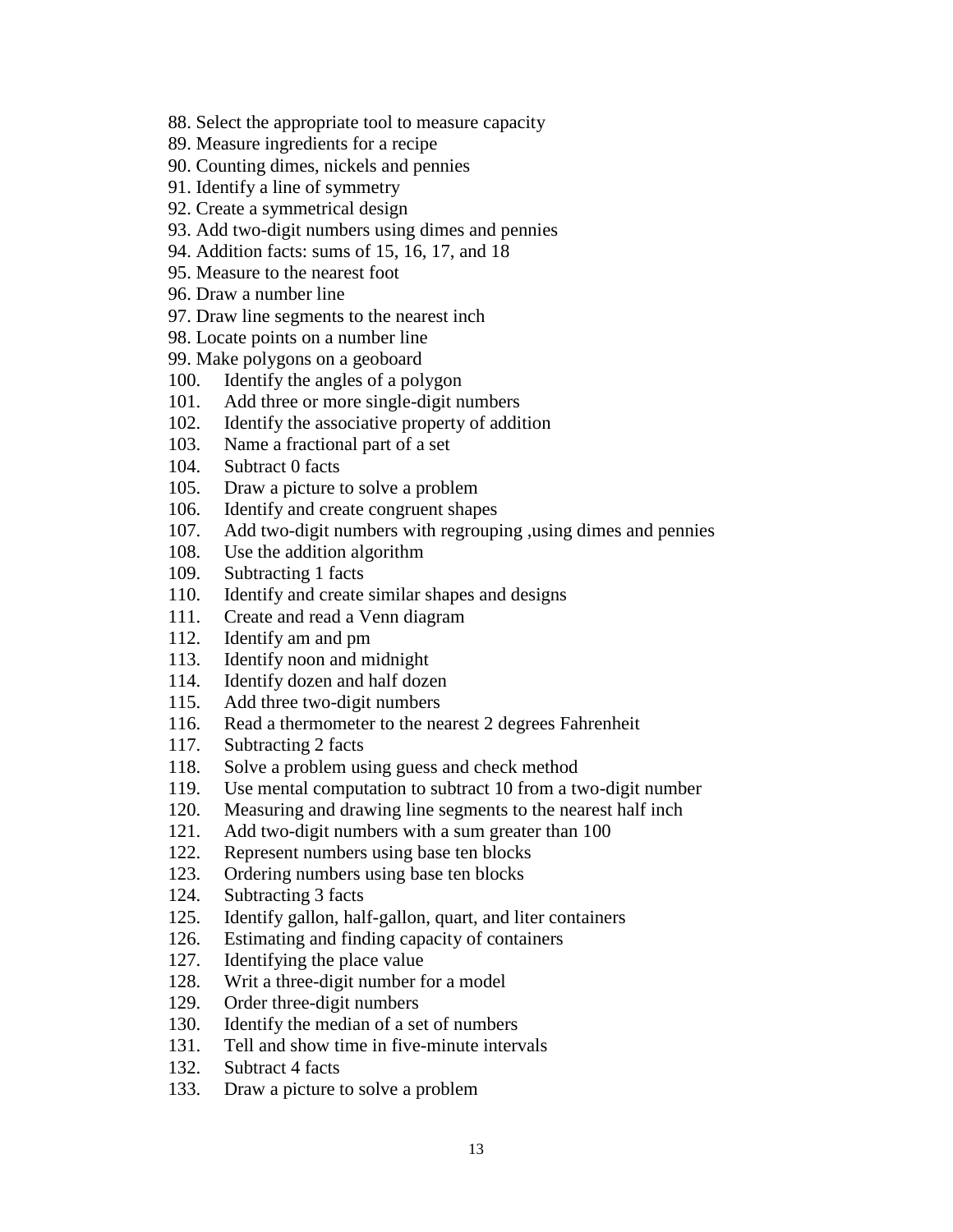- 134. Using comparison symbols  $(<>z=$ )
- 135. Read and draw a pictograph with a scale of 2
- 136. Write a fraction to show part of a set
- 137. Writing a number in expanded form
- 138. Subtracting 5 facts
- 139. Create a tangram
- 140. Write money amounts using dollar signs and cent symbols
- 141. Subtract two-digit numbers using dimes and pennies
- 142. Write a number sentence to show equal groups
- 143. Multiply by 10
- 144. Count quarters
- 145. Round to the nearest ten
- 146. Estimating and counting large collections
- 147. Finding one half of a set with even numbers/odd numbers
- 148. Estimate a sum
- 149. Measure using feet and inches
- 150. Make a table to solve a problem
- 151. Look for a pattern to solve a problem
- 152. Find the area of a shape using pattern blocks
- 153. Identify geometric solids
- 154. Select appropriate tool for measuring length
- 155. Identify metric units of length
- 156. Multiplying by 1
- 157. Multiplying by 100
- 158. Finding the perimeter
- 159. Write observations from a graph
- 160. Telling and showing time to the minute
- 161. Count quarters, dimes, nickels and pennies
- 162. Identify parallel lines and line segments
- 163. Multiplying by 5 facts
- 164. Draw pictures and write a multiplication number sentences to show equal groups
- 165. Make and organized list to solve a problem
- 166. Represent and write mixed numbers
- 167. Create and read a bar graph with a scale of 2
- 168. Identify right angles
- 169. Multiplying by 2 facts
- 170. Estimate area
- 171. Find area using a one-inch color tile
- 172. Write number sentences for "equal-group" story problems
- 173. Identifying intersecting lines
- 174. Identifying perpendicular lines
- 175. Estimating differences
- 176. Dividing a set of objects into equal groups
- 177. Multiplying by 3 facts
- 178. Predict the outcome of a probability experiment
- 179. Making and labeling an array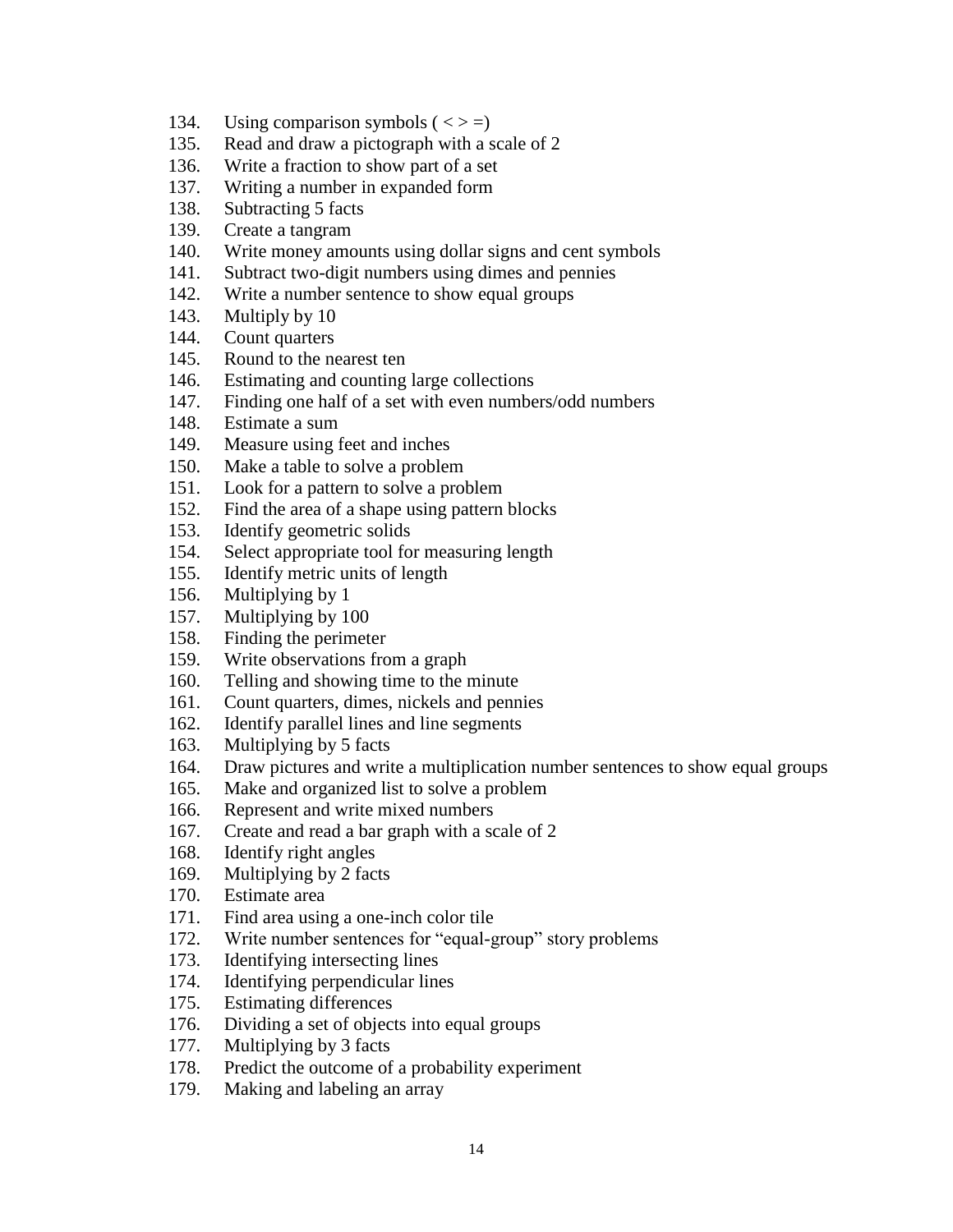- 180. Write number sentences for arrays
- 181. Telling and showing time to the quarter hour
- 182. Identifying and showing transformations
- 183. Multiplying by 4 facts
- 184. Choosing a survey question and choices
- 185. Locating and graphing points on a coordinate graph
- 186. Showing and counting back change for \$1.00
- 187. Dividing by 2
- 188. Find the area of a rectangle
- 189. Multiply by 0 facts
- 190. Identifying the multiples of 2,3,4, and 5
- 191. Making and using a multiplication table
- 192. Measuring weight (mass) using metric units
- 193. Doubling a number
- 194. Choose an appropriate method for finding the answer to a problem
- 195. Identifying acute and obtuse angles
- 196. Describing and classifying plane figures
- 197. Identifying pentagons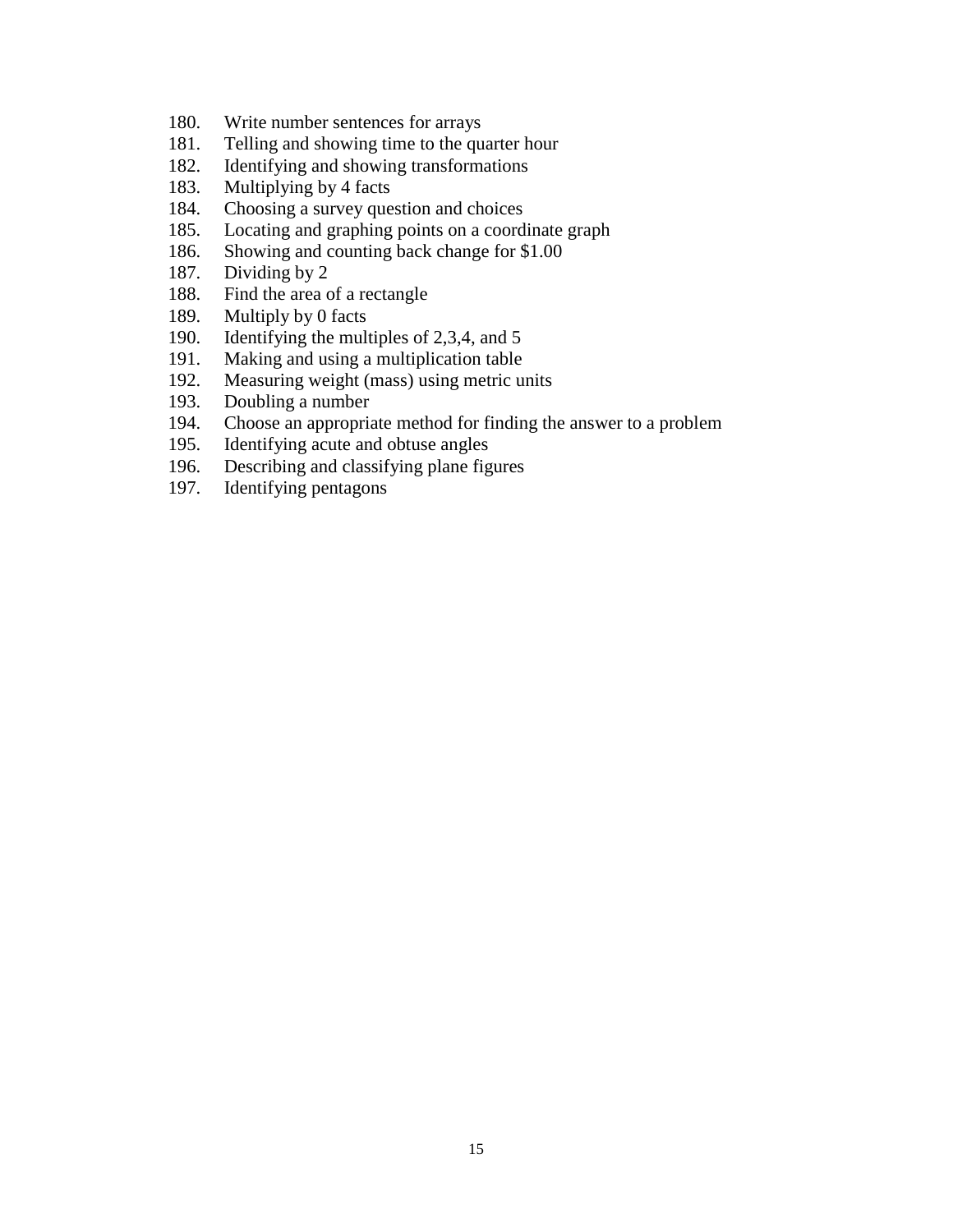# 3<sup>rd</sup> Grade Objectives

#### **The Students will...**

#### **Knowledge Objectives**

- 1. List the twelve months
- 2. Use counting Patterns
- 3. Use a number Line
- 4. Add and Subtract
- 5. Use Addition and Subtraction fact families to solve math problems
- 6. Solve for an unknown addend
- 7. Add three numbers
- 8. Interpret data on Pictographs and bar graphs
- 9. Identify Place Value
- 10. Add two-digit numbers
- 11. Subtract two-digit numbers
- 12. Round to the nearest ten and hundred
- 13. Add three-digit numbers
- 14. Compare and order numbers
- 15. Solve Some and some more stories
- 16. Subtracting three-digit numbers
- 17. Solve Some went away stories
- 18. Name dollars and cents
- 19. Add dollars and cents
- 20. Subtract three-digit numbers
- 21. Use columns to add
- 22. Count dollars and cents
- 23. Subtract dollars and cents
- 24. Subtract across zeros
- 25. Fractions of a dollar
- 26. Estimate sums and differences
- 27. Write directions
- 28. Solve Some and some more stories
- 29. Estimate lengths and distances
- 30. Solve stories about comparing
- 31. Solve for missing numbers in Subtraction
- 32. Solve Some went away story problems
- 33. Use a Scale Map
- 34. Model, Draw and Compare Fractions
- 35. Use fractions of a group
- 36. Work with probability
- 37. Find rectangle length and width
- 38. Rectangular grid patterns
- 39. Use multiplication as repeated addition
- 40. Know multiplication facts: 0s, 1s and 10s
- 41. Find perimeter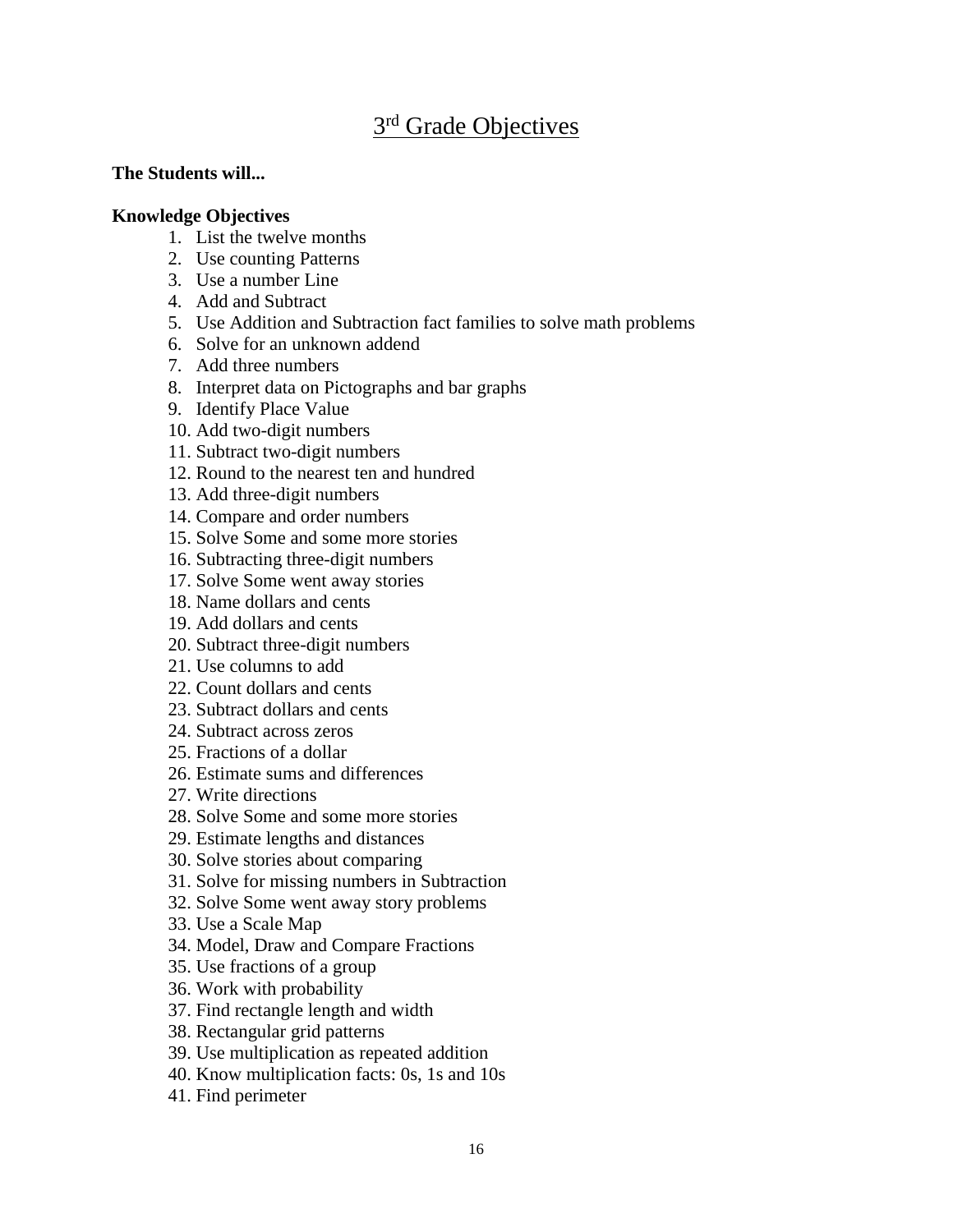- 42. Know multiplication facts: 2s and 5s
- 43. Use equal Groups Stories
- 44. Find fractions Equal to 1
- 45. Equivalent Fractions
- 46. Finding fractions and mixed numbers on a number line
- 47. Compare fractions
- 48. Understand square numbers
- 49. Find area
- 50. Know multiplication facts: 9s
- 51. Work with parallelograms, polygons, congruent shapes, triangles and rectangular prisms.
- 52. Count with counting cubes
- 53. Find volume of simple objects
- 54. Weight: ounces, pounds and tons
- 55. Know multiplication Facts: 11s and 12s
- 56. Multiply three numbers
- 57. Multiply multiples of ten
- 58. Know length: centimeters, meters and kilometer
- 59. Know mass: grams and kilograms
- 60. Classify geometric solids
- 61. Multiply two-digit numbers
- 62. Find half of a number
- 63. Use manipulations to divide by a one digit number
- 64. Know multiplication and division fact families
- 65. Recognize even and odd numbers
- 66. Multiply three-digit numbers
- 67. Use parentheses
- 68. Use compatible numbers
- 69. Estimate products
- 70. Round to the nearest dollar
- 71. Understand the need for estimation
- 72. Multiply dollars and cents
- 73. Divide two-digit numbers
- 74. Sort and order numbers through 9,999
- 75. Find points on a grid

#### **Skills Objectives**

- 1. Create a calendar
- 2. Skip counting
- 3. Set a clock
- 4. Reading a Clock to the nearest five minutes
- 5. Read and record temperature
- 6. Tell time to fractions of an hour
- 7. Create pictograph
- 8. Create a bar graph
- 9. Money exchanges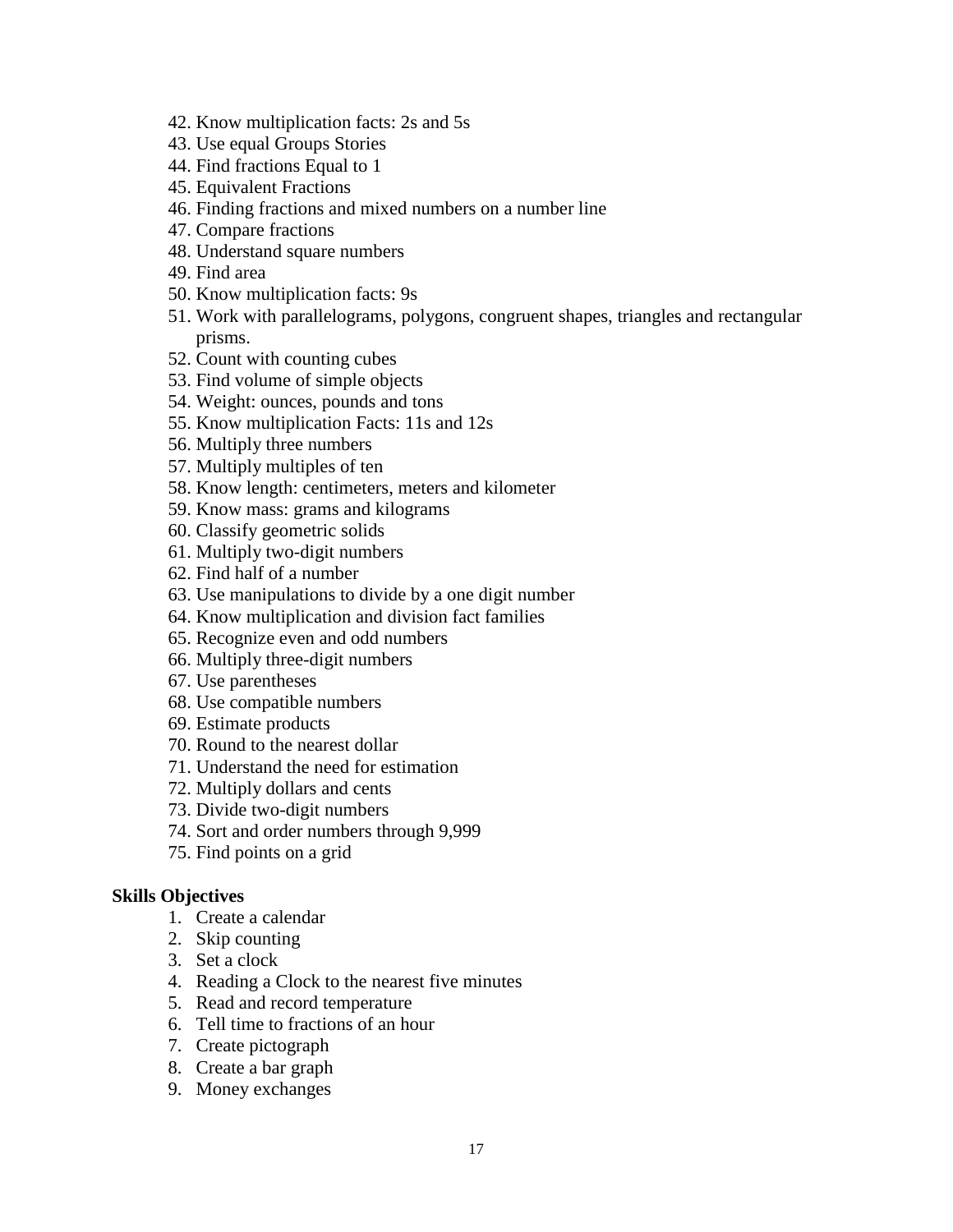- 10. Read and Write numbers through 999
- 11. Exchange pennies for dimes
- 12. Count dollars and cents
- 13. Create a class pictograph
- 14. Give directions to another student
- 15. Correctly read a clock to the nearest minute
- 16. Correctly read and write numbers through 999,999
- 17. Create a timeline
- 18. Measure inches, feet and yards
- 19. Use and inch ruler to the nearest quarter inch
- 20. Estimate and measure lengths
- 21. Create a scale map
- 22. Use fraction manipulatives
- 23. Comparing fractions
- 24. Probability demonstration
- 25. Equivalent fractions
- 26. Fractions on the number line
- 27. Rectangle list
- 28. Measuring length and width
- 29. Color rectangular grid patterns
- 30. Use a multiplication table to solve multiplication problems
- 31. Draw an array to show multiplication
- 32. Color squares on a grid to show square numbers
- 33. Estimate area in square feet
- 34. Draw angles
- 35. Create congruent shapes
- 36. Make equilateral and right triangles
- 37. Create flash cards for memory group multiplication facts
- 38. Create a symmetrical shape
- 39. Weigh objects in ounces and pounds
- 40. Create geometric solids from a template
- 41. Multiply three numbers to find volume
- 42. Measure in centimeters and meters
- 43. Weigh objects in grams and kilograms
- 44. Doubling money
- 45. Divide a group of objects into two equal groups
- 46. Measuring capacity
- 47. Use a multiplication table to divide by a one-digit number
- 48. Creating symmetrical figure
- 49. Draw lines of symmetry
- 50. Estimation by volume
- 51. Estimating by weight or mass
- 52. Evaluate estimates
- 53. Sort geometric shapes
- 54. Diagrams for sorting
- 55. Estimate area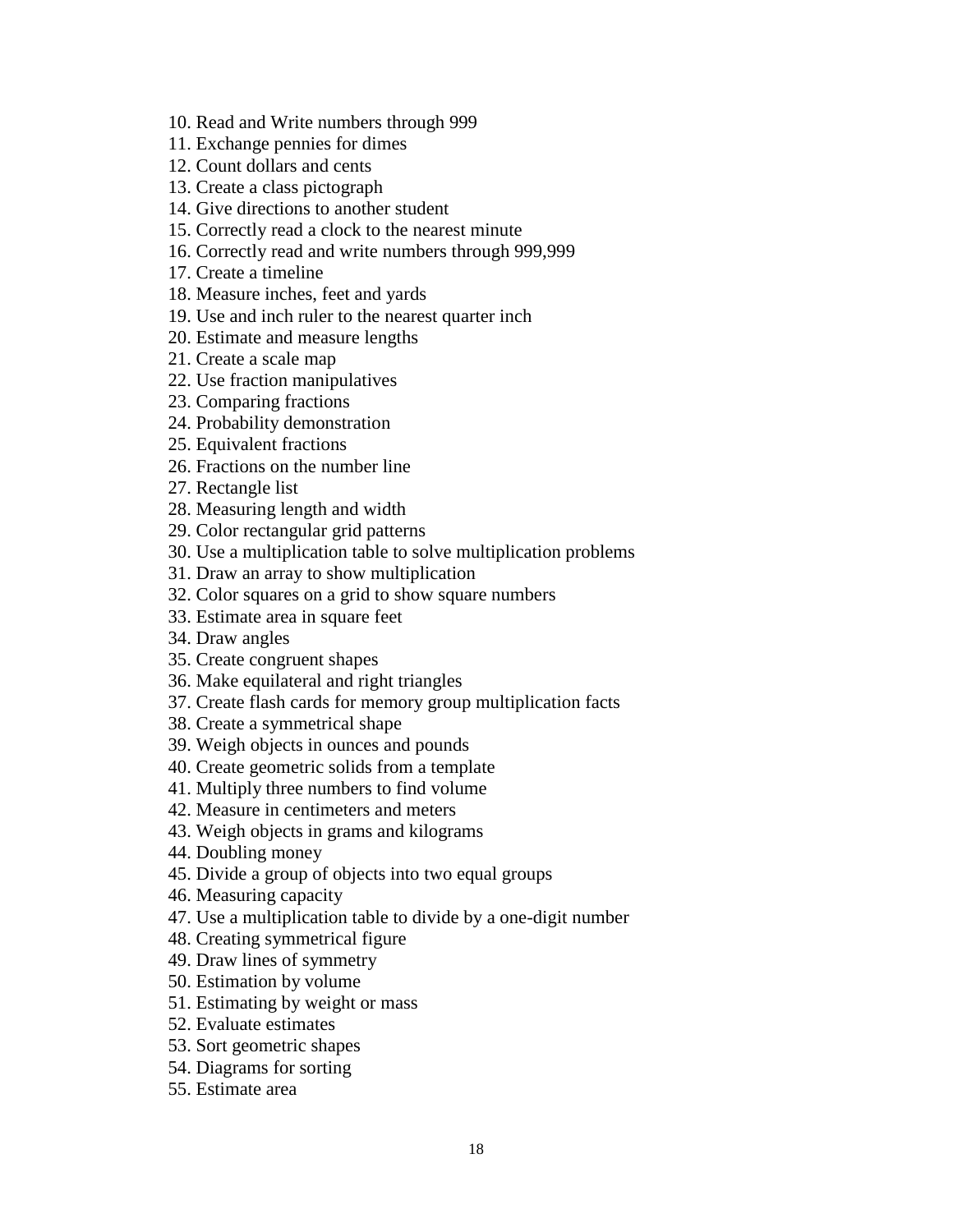- 56. Drawing an enlargement
- 57. Estimating area using a grid
- 58. Create a dot-to-dot design
- 59. Plan a design

#### **Attitude Objectives:**

- 1. God created the world with order. The various concepts taught and learned in math help us understand his order.
- 2. The children will appreciate that mathematics teaches important skills for a person to use in daily life.
- 3. The children will understand that mathematics continues to build upon learned knowledge. It is important to master basic skills in order to develop new skills.

# 4<sup>th</sup> Grade Objectives

#### **Knowledge Objectives**

#### **Working with Place Value:**

- 1. The children will model the 10-1 relationship among place value positions.
- 2. The children will read and write whole numbers in standard from, word form and expanded form.
- 3. The children will compare and order whole numbers based on the values of the digits in each number.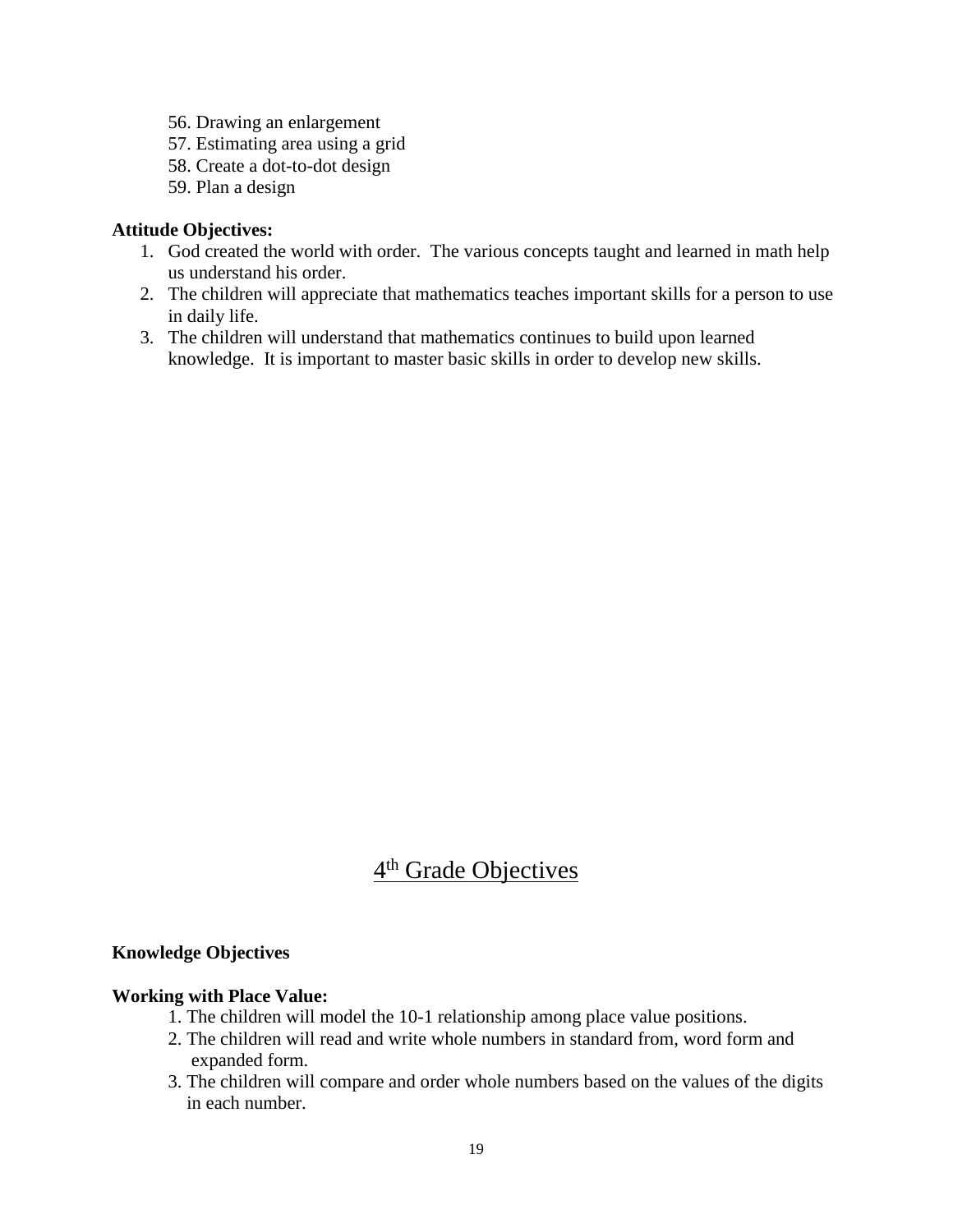- 4. The children will round a whole number to any place.
- 5. The children will rename whole number by regrouping.
- 6. The children will add whole numbers and determine whether solutions to addition problems are reasonable.
- 7. The children will subtract whole numbers and determine whether solutions to subtraction problems are reasonable.
- 8. The children will use the strategy of drawing a diagram to solve comparison problems with addition and subtraction.

#### **Using Numbers and Operations**

- 9. The children will relate multiplication equations and comparison statements.
- 10. The children will solve problems involving multiplicative comparison and additive comparison.
- 11. The children will multiply tens, hundreds, and thousands by whole numbers through 10.
- 12. The children will estimate products by rounding and determine if exact answers to multiplication problems are reasonable.
- 13. The children will use the Distributive Property to multiply a 2-digit number by a 1 digit number.
- 14. The children will used expanded form to multiply a multidigit number by a 1-digit number.

15. The children will use place value and partial products to multiply a multidigit number by a 1- digit number.

16. The children will use mental math and properties to multiply a multidigit number by a 1-digit number.

- 17. The children will use the draw a diagram strategy to solve multistep problems.
- 18. The children will use regrouping to multiply a d-digit number by a 1-digit number.
- 19. The children will use regrouping to multiply a multidigit number by a 1-digit number.
- 20. The children will represent and solve multistep problems using equations.
- 21. The children will use place value and multiplication properties to multiply by tens.
- 22. The children will estimate products by rounding or by using compatible numbers.
- 23. The children will use area models and partial products to multiply 2-digit numbers.
- 24. The children will use place value and partial products to multiply 2-digit numbers.

25. The children will use regrouping to multiply 2-digit numbers.

26. The children will choose a method to multiply 2-digit numbers.

27. The children will use the strategy draw a diagram to solve multistep multiplication problems.

28. The children will use multiples to estimate quotients.

29. The children will divide tens, hundreds, and thousands by whole numbers through 10.

30. The children will use the Distributive Property to find quotients.

- 31. The children will use partial quotients to divide.
- 32. The children will divide multidigit numbers by 1-digit divisors.

#### **Using Number Theory**

33. The students will find the factors of numbers.

- 34. The students will determine whether a number is a factor of a given number.
- 35. The students will understand whether number is a multiple of a given number.
- 36. The student will determine whether a number is prime or composite.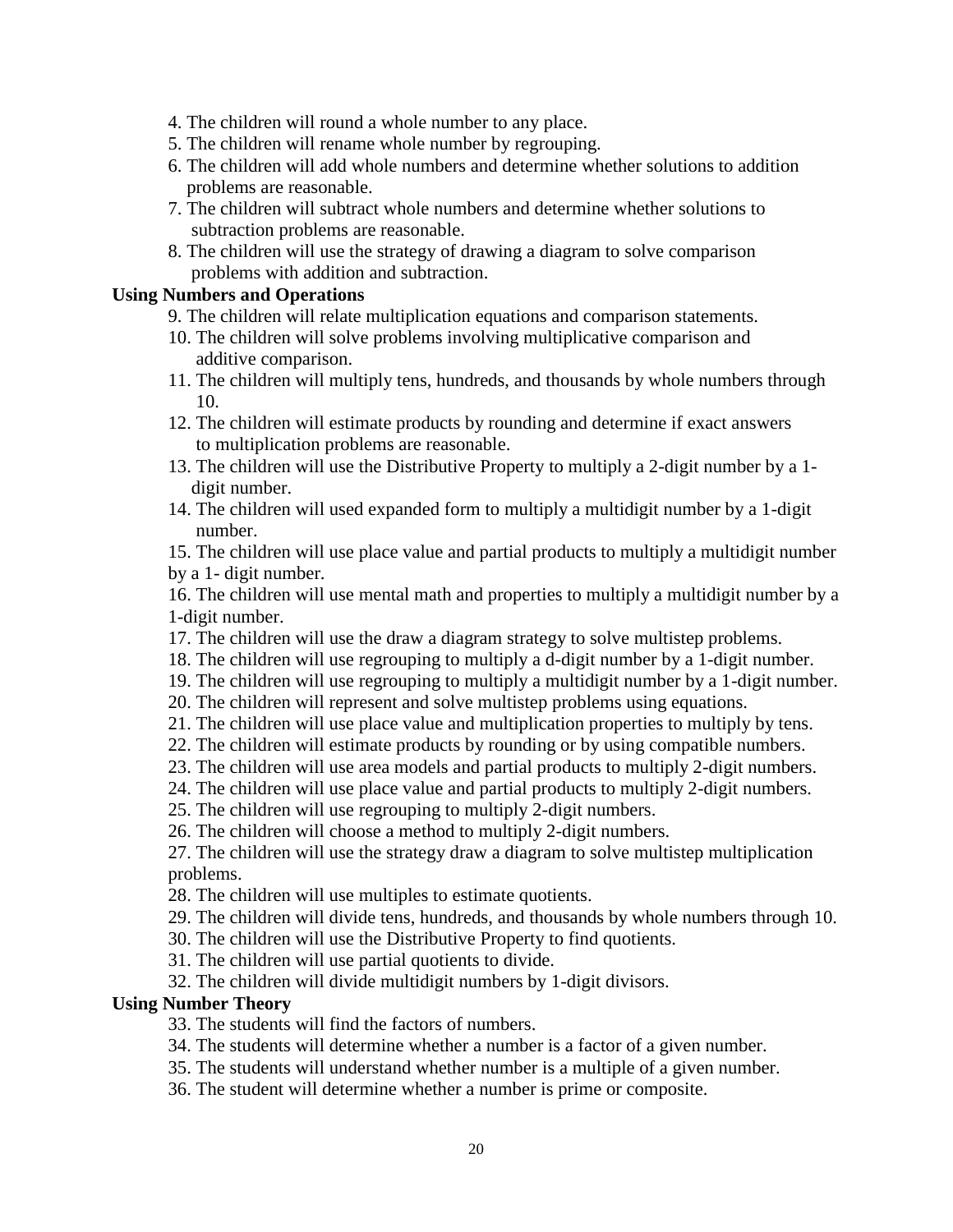#### **Working with Fractions and Decimals**

- 37. The students will be able to write and identify equivalent fractions in simplest form.
- 38. The student use equivalent fractions to represent a pair of fractions as fractions with a common denominator.
- 39. The students will be able to compare, order and rename fractions.
- 40. The students will be able to add and subtract fractions and mixed numbers.
- 41. The students will write fractions as mixed numbers.
- 42. The students will multiply a fraction by a whole number to solve a problem.
- 43. The students will record tenths and hundredths as fractions and as decimals.

#### **Geometry**

- 44. The students will identify and draw points, lines, line segments, rays and angles.
- 45. The students will classify angles by the size of their angles.
- 46. The students will identify and draw parallel lines and perpendicular lines.
- 47. The students will sort and classify quadrilaterals.
- 48. The students will find and draw lines of symmetry.
- 49. The students will understand how degrees and fractional parts of circles are related.
- 50. The students will be able to join and separate angles.
- 51. The students will understand the relative sizes of measurement units.
- 52. The students will use models to compare basic units of length, weight and liquid volume.

53. The students will be able to compare the metric units of length, mass and liquid volume.

- 54. The students will understand and compare units of time and elapsed time.
- 55. The students will understand how to change measurements.
- 56. The students will use patterns to write number pairs for measurement units.

#### **Using Algebra**

- 57. The students will be able to find the perimeter and area of rectangles and combined rectangles.
- 58. The students will be able to find the perimeter or area of the unknown measure of a side of a rectangle.

#### **Skill/Behavior Objectives:**

#### **Number Sense:**

- 1. The children will use fraction manipulatives to illustrate fractions.
- 2. The children will write time measurements in different ways.
- 3. The children will draw diagrams to solve comparison problems.
- 4. The children will use singles, flats and longs to solve addition problems.
- 5. The children will convert fractions to mixed numbers.
- 6. The children will use numbers lines to compare and add numbers.
- 7. The children will use clocks to find the correct time.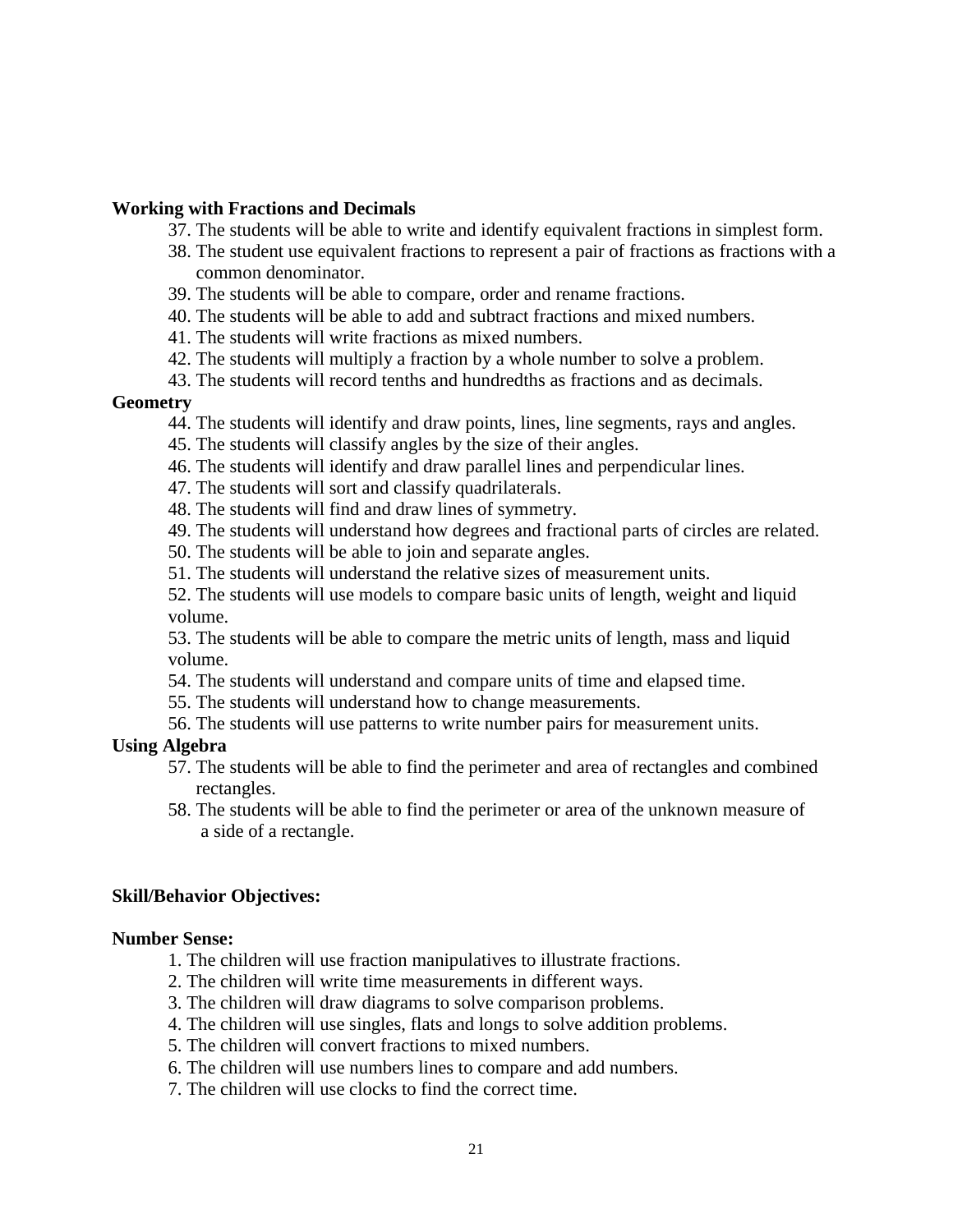## **Measuring:**

7. The children will use rulers to measure rectangles to find perimeter and area.

8. The children will draw lines of symmetry.

# **Attitude Objectives:**

- 1. The children will appreciate that math is useful and necessary in the world.
- 2. The children will understand that math is an ordered process in the world, and is taught so that they will understand our world more fully.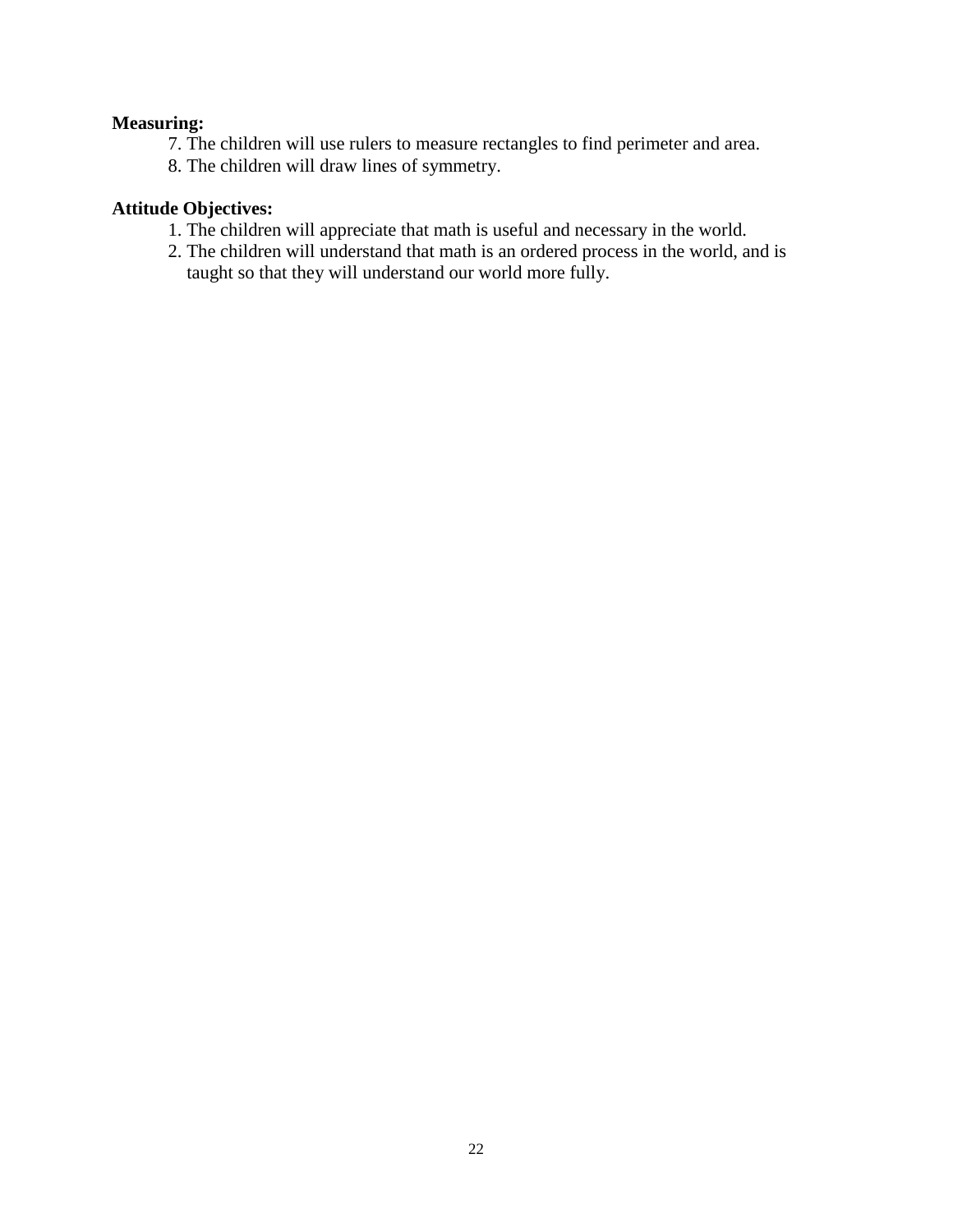# 5<sup>th</sup> Grade Objectives

## **Knowledge Objectives:**

#### **Number Sense:**

- 1. The children will identify and write numbers to the hundred billions and be able to identify the place value for each digit.
- 2. The children will identify and write numbers to the hundredths and thousandths and be able to identify the place value for each digit.
- 3. The children will learn to identify arithmetic sequences.
- 4. The children will learn to identify odd and even numbers.
- 5. The children will learn to compare whole numbers by using the greater than and less than symbols.
- 6. The children will learn to compare decimal numbers by using the greater than and less than symbols.
- 7. The children will better understand that percents are related to the cents in a dollar.
- 8. The children will round numbers to the nearest ten and nearest hundred.

## **Using Operations:**

- 9. The children will learn to use fact families to add and subtract quickly.
- 10. The children will review addition and subtraction algorithms.
- 11. The children will learn to find a missing addend and missing numbers in subtraction.
- 12. The children will learn that multiplication is repeated addition.
- 13. The children will multiply a two digit number by a one digit number.
- 14. The children will multiply two digit numbers by two digit numbers using a multiplication algorithm.
- 15. The children will multiply three digit numbers by three digit numbers using a multiplication algorithm.
- 16. The children will learn that division is repeated subtraction.
- 17. The children will learn to do a division problem with a remainder.
- 18. The children will review the division algorithm.
- 19. The children will divide numbers and use a zero as a place value holder.
- 20. The children will divide numbers by a two digit divisor.

21. The children will learn the terms in a division problem: dividend, divisor, and quotient.

## **Number Theory:**

- 22. The children will list the factors of whole numbers.
- 23. The children will identify and define prime numbers.
- 24. The children will identify the Greatest Common Factor of two numbers.
- 25. The children will identify the Least Common Multiple of two numbers.

## **Working with Decimals:**

- 26. The children will round dollars and cents to the nearest dollar.
- 27. The children will convert hundredth decimals, hundredth fractions and percents.
- 28. The children will identify and write equivalent decimals.
- 29. The children will add and subtract decimals.
- 30. The children will learn to multiply decimals.
- 31. The children will learn to prepare two decimals so that a person can divide a decimal by a decimal.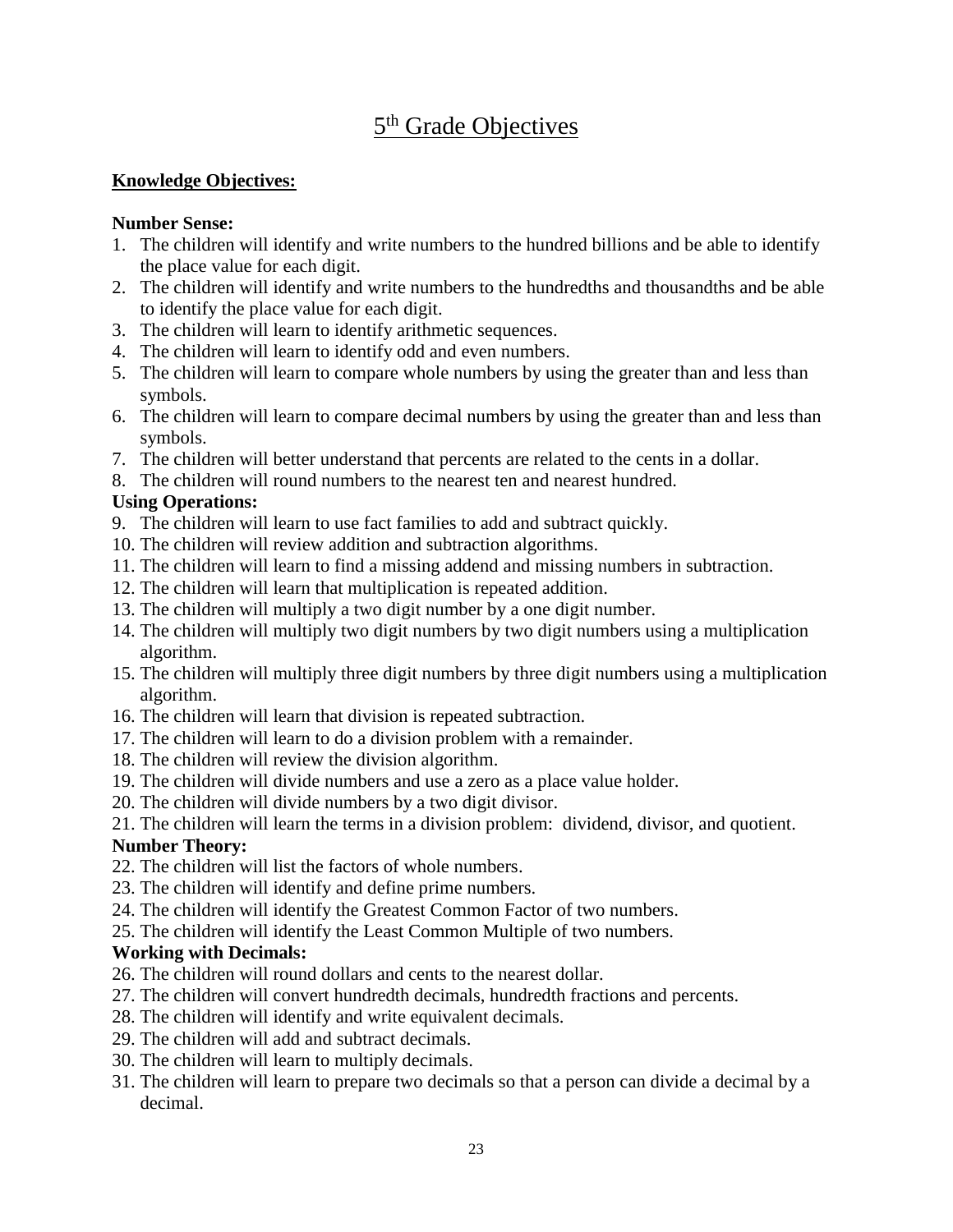- 32. The children will use mental math to multiply decimals by 10, 100, and 1000.
- 33. The children will learn to write a percent as a quotient of a division problem.

## **Working with Fractions:**

- 34. The children will identify the fractions for a half, a fourth, and a tenth.
- 35. The children will understand that fractions can be shown by pictures either as a part of a whole or part of a group.
- 36. The children will round mixed numbers to the nearest whole number.
- 37. The children will convert percents to fractions.
- 38. The children will compare fractions by constructing illustrations.
- 39. The children will learn what a mixed number is and illustrate one through a drawing.
- 40. The children will learn to write a mixed number as a quotient of a division problem.
- 41. The children will add and subtract fractions that have common denominators.
- 42. The children will add and subtract fractions that have unlike denominators.
- 43. The children will change improper fractions to mixed numbers and mixed numbers to improper fractions.
- 44. The children will multiply fractions and reduce fractions by chopping down common factors before multiplying.
- 45. The children will multiply fractions and whole numbers.
- 46. The children will learn to write the reciprocal of a fraction.
- 47. The children will divide fractions by inverting the second number, reducing fractions by chopping down common factors before multiplying.
- 48. The children will reduce fractions by dividing the numerator and denominator by the Greatest Common Factor.
- 49. The children will identify and create equivalent fractions by multiplying or dividing.

## **Geometry**

- 50. The children will learn to identify points, lines, and line segments.
- 51. The children will identify horizontal and vertical lines.
- 52. The children will identify and construct parallel, perpendicular, and intersecting lines.
- 53. The children will identify and construct acute, right, and obtuse angles.
- 54. The children will identify and name angles by using letters.
- 55. The children will identify and name the differing polygons: triangle, quadrilateral, pentagon, hexagon, and octagon.
- 56. The children will identify the parts of a circle: center, radius, diameter, and circumference.
- 57. The children will calculate the perimeter of a polygon and the circumference of a circle.
- 58. The children will calculate the area of a rectangle.
- 59. The children will make number lines and illustrate decimals to the nearest tenth.
- 60. The students will recognize and name the following solids: cube, rectangular prism, square pyramid, cylinder, sphere, and cone.

## **Extra Concepts:**

- 61. The children will learn to chart information by using tally marks.
- 62. The children will be able to define the differing divisions of time: century, decade, year, month, week, day, hour, minute, and second.
- 63. The children will convert numbers in standard notation to expanded notation. They will convert numbers in expanded notation to standard notation.
- 64. The children will solve two step story problems.
- 65. The children will learn to find an average for a set of data.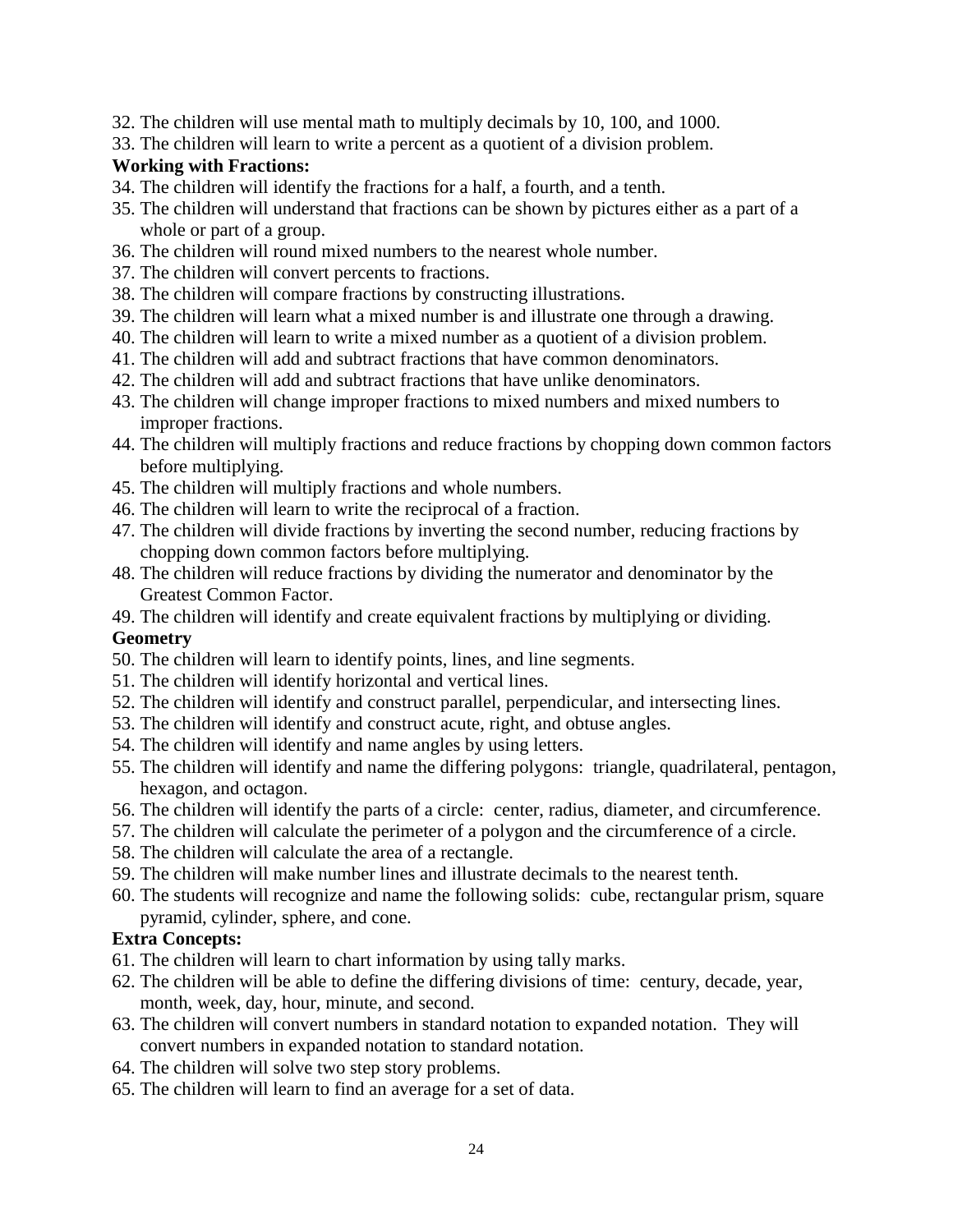- 66. The children will identify ratios.
- 67. The children will use ratios to express probabilities.

#### **Skill / Behavior Objectives:**

#### **Number Sense:**

- 1. The children will use money to illustrate place value.
- 2. The children will construct number lines as a visual way to illustrate the order of numbers and fractions.
- 3. The children will use fraction manipulatives to illustrate fractions.
- 4. The children will write money in two ways, both in terms of dollars and in terms of cents.

#### **Using Operations:**

- 5. The children will learn to "make a ten" to add more quickly.
- 6. The children will write numbers in word form to one hundred thousand. This will help them to write checks.
- 7. The children will memorize the multiplication facts from zero ten.
- 8. The children will do the order of operations while using adding, subtracting, multiplying, dividing, and parenthesis.
- 9. he children will estimate answers for the four operations of mathematics: addition, subtraction, multiplication, and division.
- 10. The children will learn to use the learned concepts in math and apply them to solving one step story problems.

#### **Measuring:**

- 11. The children will read and write time on an analog clock.
- 12. The children will read bar graphs and line graphs and solve questions related to these graphs.
- 13. The children will read millimeters and centimeters while using a ruler. They will also read centimeters to the nearest tenth.
- 14. The children will read quarter, half, and whole inches while using a ruler.
- 15. The children will identify the four directions on a map: north, south, east, and west.
- 16. The children will convert inches, feet, yards, and miles interchangeably.
- 17. The children will convert fluid ounces, cups, pints, quarts, and gallons interchangeably.
- 18. The children will convert millimeters, centimeters, meters, and kilometers interchangeably.
- 19. The children will convert ounces, pounds, and tons interchangeably.
- 20. The children will convert milliliters and liters interchangeably.
- 21. The children will convert grams, kilograms, and metric tons interchangeably.

## **Attitude Objectives:**

- 1. God created the world with order. The various concepts taught and learned in math help us understand his order.
- 2. The children will appreciate that mathematics teaches important skills for a person to use in daily life.
- 3. The children will understand that mathematics continues to build upon learned knowledge. It is important to master basic skills in order to develop new skills.
- 4. The children will appreciate that advanced math skills are necessary for many differing majors of study.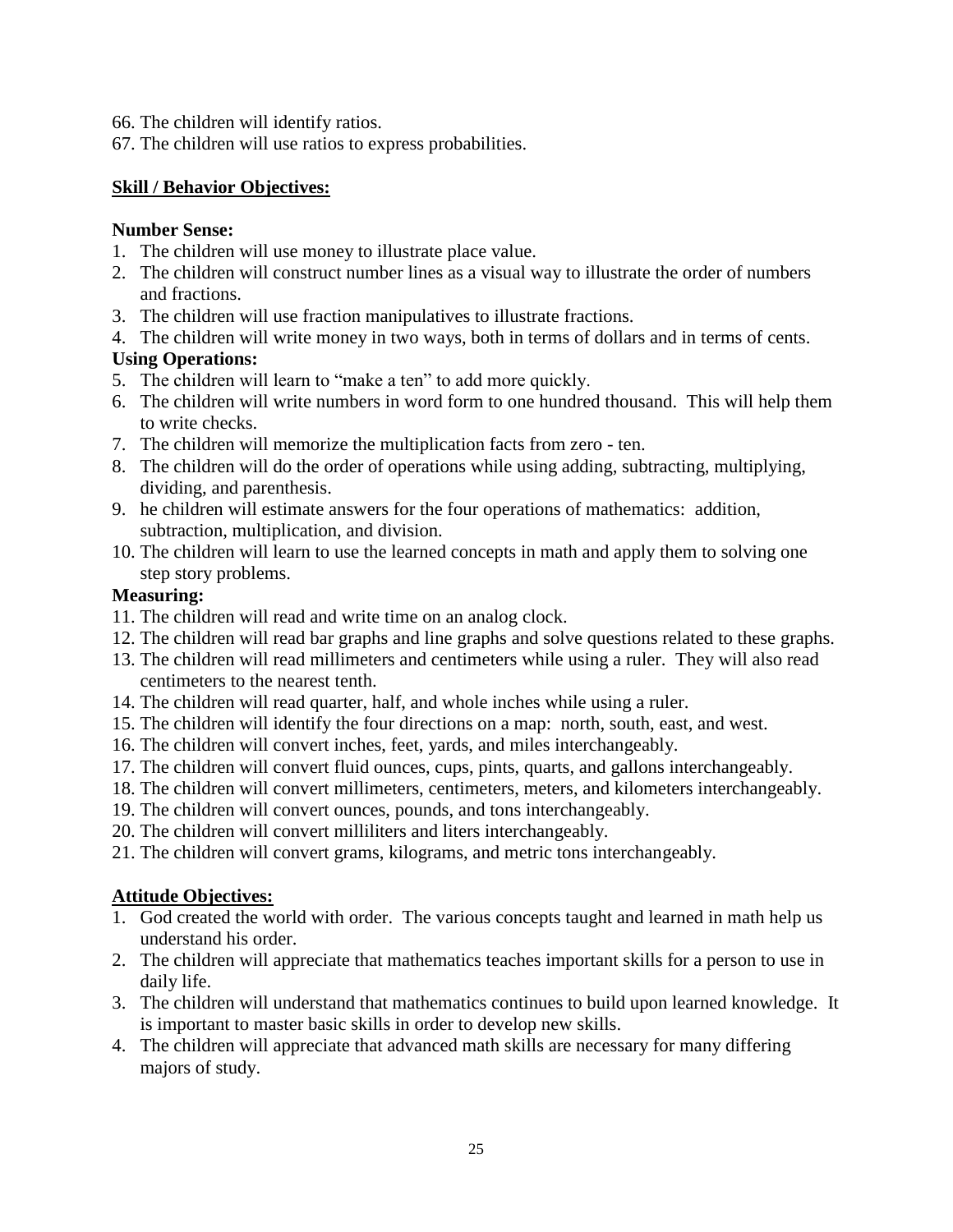# 6<sup>th</sup> Grade Objectives

# **Knowledge Objectives:**

## **Operations and Properties**

- 1. Students estimate with whole numbers.
- 2. Students use the algorithm for division and interpret the quotient and remainder in a realworld setting.
- 3. Students represent numbers by using exponents.
- 4. Use a graphing calculator to evaluate two-step expressions.
- 5. Students use the order of operations.
- 6. Students use number properties to compute mentally.

## **Introduction to Algebra**

- 7. Students identify and evaluate expressions.
- 8. Students translate between words and math.
- 9. Students write expressions for tables and sequences.
- 10. Use grid paper to model the perimeter and area of rectangles.
- 11. Students determine whether a number is a solution of an equation.
- 12. Students solve whole number addition equations.
- 13. Students solve whole number subtraction equations.
- 14. Students solve whole number multiplication equations.
- 15. Students solve whole number division equations.

## **Decimals**

- 16. Students write, compare, and order decimals using place value and number lines.
- 17. Students estimate decimal sums, differences, products, and quotients.
- 18. Use decimal grids to model addition and subtraction of decimals.
- 19. Students add and subtract decimals.
- 20. Use decimal grids to model multiplication and division decimals.
- 21. Students multiply decimals by whole numbers and by decimals.
- 22. Students divide decimals by whole numbers.
- 23. Students divide whole numbers and decimals by decimal.
- 24. Students solve problems by interpreting the quotient.
- 25. Students solve equations involving decimals.

#### **Number Theory and Fractions**

26. Students write prime and factorizations of composite numbers.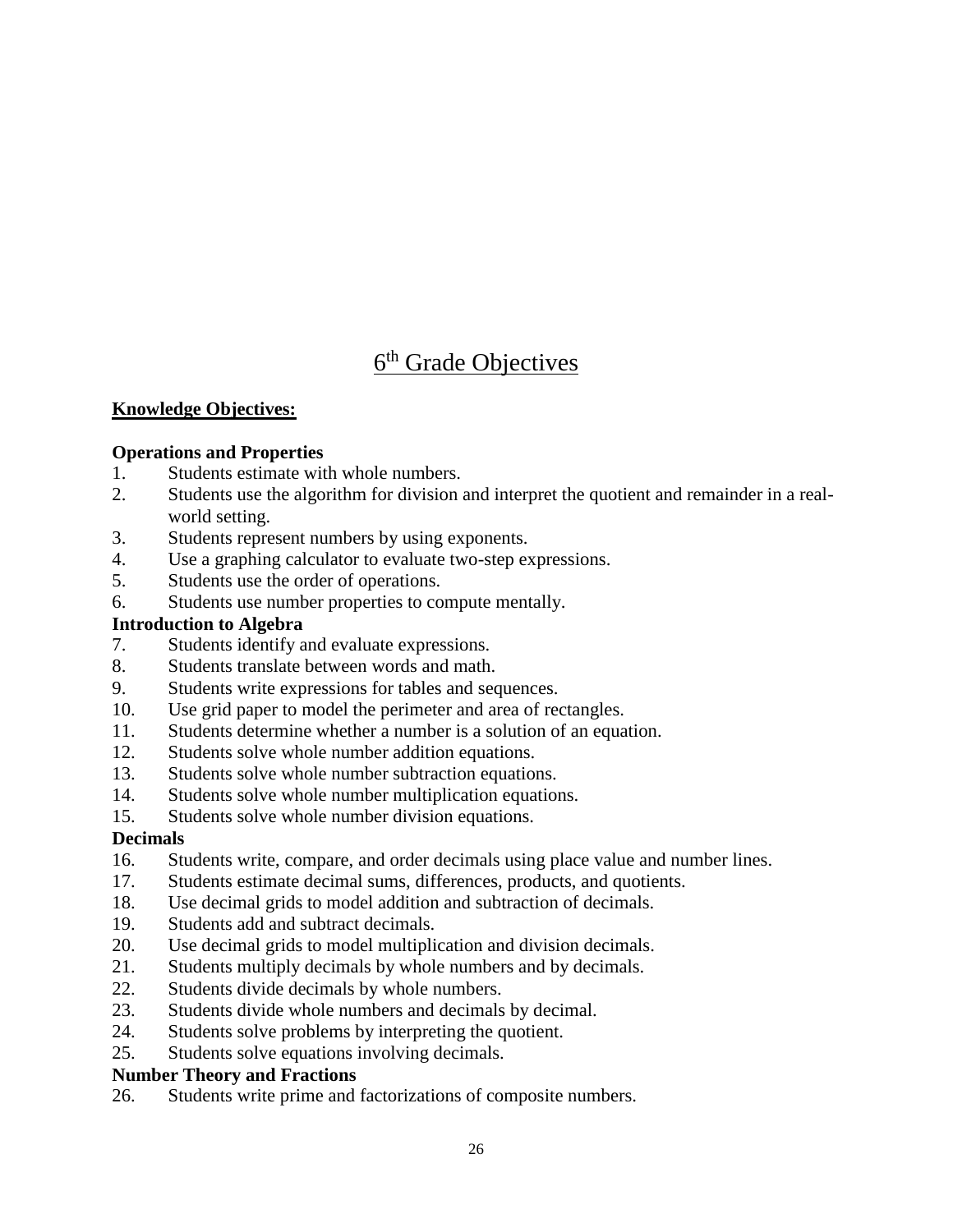- 27. Students find the greatest common factor (GCF) of a set of a number.
- 28. Using a graphing calculator to find the GCF of two or more numbers.

29. Students factor numerical and algebraic expressions and write equivalent numerical and **Algebraic expressions.**

- 30. Students convert between decimals and fractions.
- 31. To use pattern blocks to model equivalent fractions.
- 32. Students write equivalent fractions.
- 33. Students convert between mixed numbers and improper fractions.
- 34. Students use pictures and numbers lines to compare and order fractions.

## **Fractions Operations**

- 35. Students find the least common multiple (LCM) of a group of numbers.
- 36. Students add and subtract fractions with unlike denominators.
- 37. Students regroup mixed numbers to subtract
- 38. Students solve equations by adding and subtracting fractions.
- 39. Students multiply mixed numbers.
- 40. Use grids to model division of fractions.
- 41. Use fractions bars to model the divisions of fractions in word problems.
- 42. Students divide fractions and mixed numbers.
- 43. Students solve equations by multiplying and dividing fractions.

#### **Data Collection and Analysis**

- 44. Students find the range, mean, median, and mode of a data set.
- 45. Students learn the effect of additional data and outliers.
- 46. Students calculate, interpret, and compare measures of variation in a data set.
- 47. Students record and organize data in line plots, frequency tables, and histograms.
- 48. Students describe the frequently distribution of a data set and make a cumulative frequency table and histogram.
- 49. Use a survey to collect and display data.
- 50. Students describe and compare data distributions by their center, spread, and shape, using box-and-whisker plots or dot plots.

#### **Proportional Relationships**

- 51. Students write ratios and rates and find unit rates.
- 52. Students use a table to find equivalent ratios and rates.
- 53. Students graph ordered pairs on a coordinate grid.
- 54. Students graph equivalent ratios on the coordinate plane.
- 55. Use counters to model equivalent ratios.
- 56. Students write and solve proportions.
- 57. Students write percents as decimals and as fractions.
- 58. Students write decimals and fractions as percents.
- 59. Students find the percent of a number.
- 60. Students solve problems involving percents.

## **Measure and Geometry**

- 61. Students convert customary units of measure.
- 62. Students convert metric units of measure.
- 63. Students estimate the area of irregular figures and find the area of rectangles and parallelograms.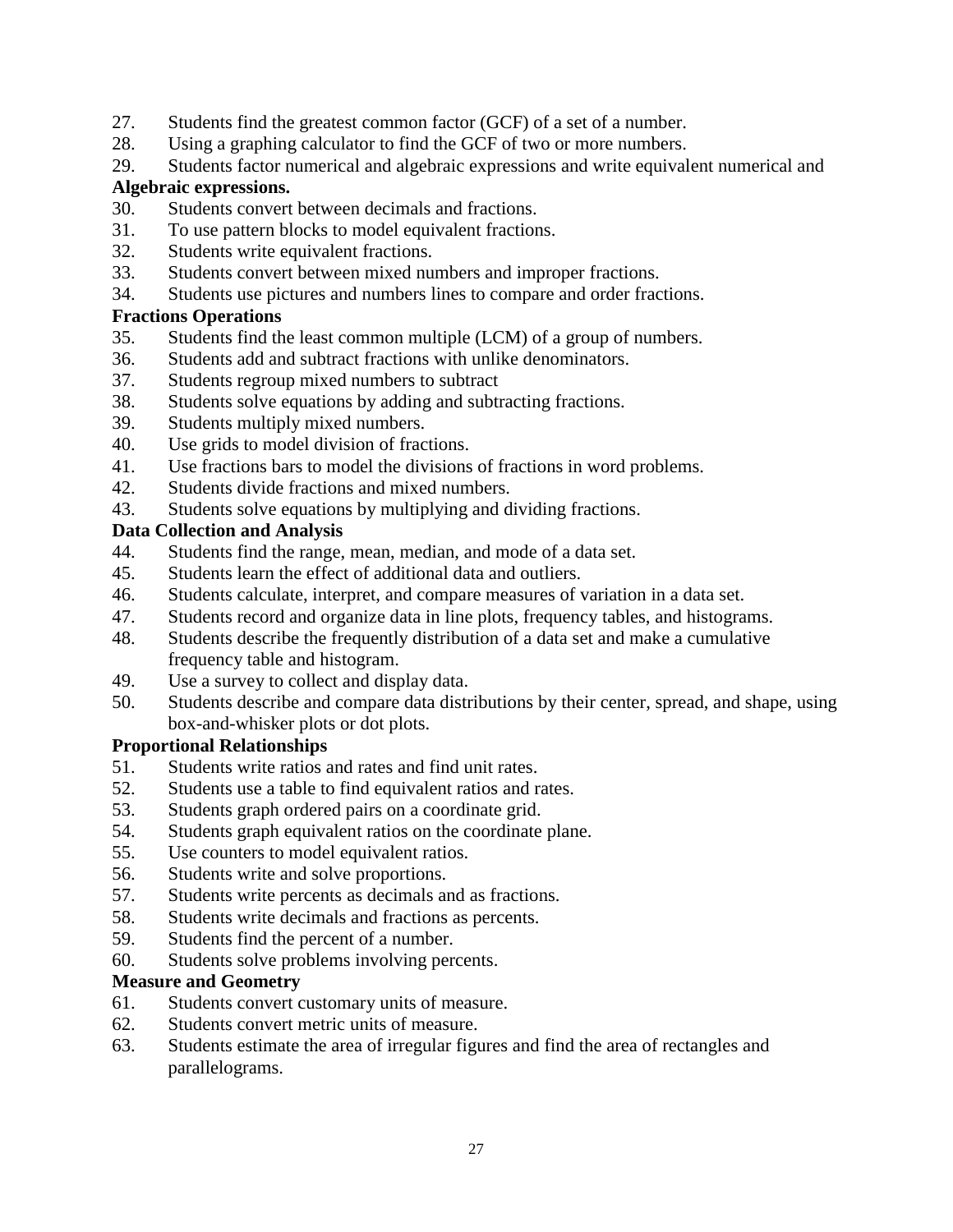- 64. Use grid paper to discover the relationship between the area of a square and its side length.
- 65. Students find the area of triangles and trapezoids.
- 66. Students break a polygon into simpler parts to find its area.
- 67. Use centimeter cubes to find the volume of prisms.
- 68. Students estimate and find the volumes of rectangular prisms and triangular prisms.
- 69. Use a net to build a three-dimensional figure.
- 70. Students find the surface areas of prisms, pyramids, and cylinders.

#### **Integers and the Coordinate Plane**

- 71. Students identify and graph and find opposites.
- 72. Students compare and order integers.
- 73. Students compare and order negative rational numbers.
- 74. Students locate and graph points on a coordinate plane.
- 75. Students draw polygons in the coordinate plane and find the lengths of their sides.
- 76. Students use translations, reflections, and rotations to change the positions of figures in the coordinate plane.

#### **Functions**

- 77. Students use data in a table to write an equation for a function and use the equation to find a missing value.
- 78. Students represent linear functions using ordered pairs and graphs.
- 79. Students identify the independent and dependent variables in a real-world situation.
- 80. Students find rates of change and slope.
- 81. Students read and write inequalities and graph them on a number line.

## **Attitude Objectives:**

- 1. God created the world with order. The various concepts taught and learned in math help us understand his order.
- 2. The children will appreciate that mathematics teaches important skills for a person to use in daily life.
- 3. The children will understand that mathematics continues to build upon learned knowledge. It is important to master basic skills in order to develop new skills.
- 4. The children will appreciate that advanced math skills are necessary for many differing majors of study.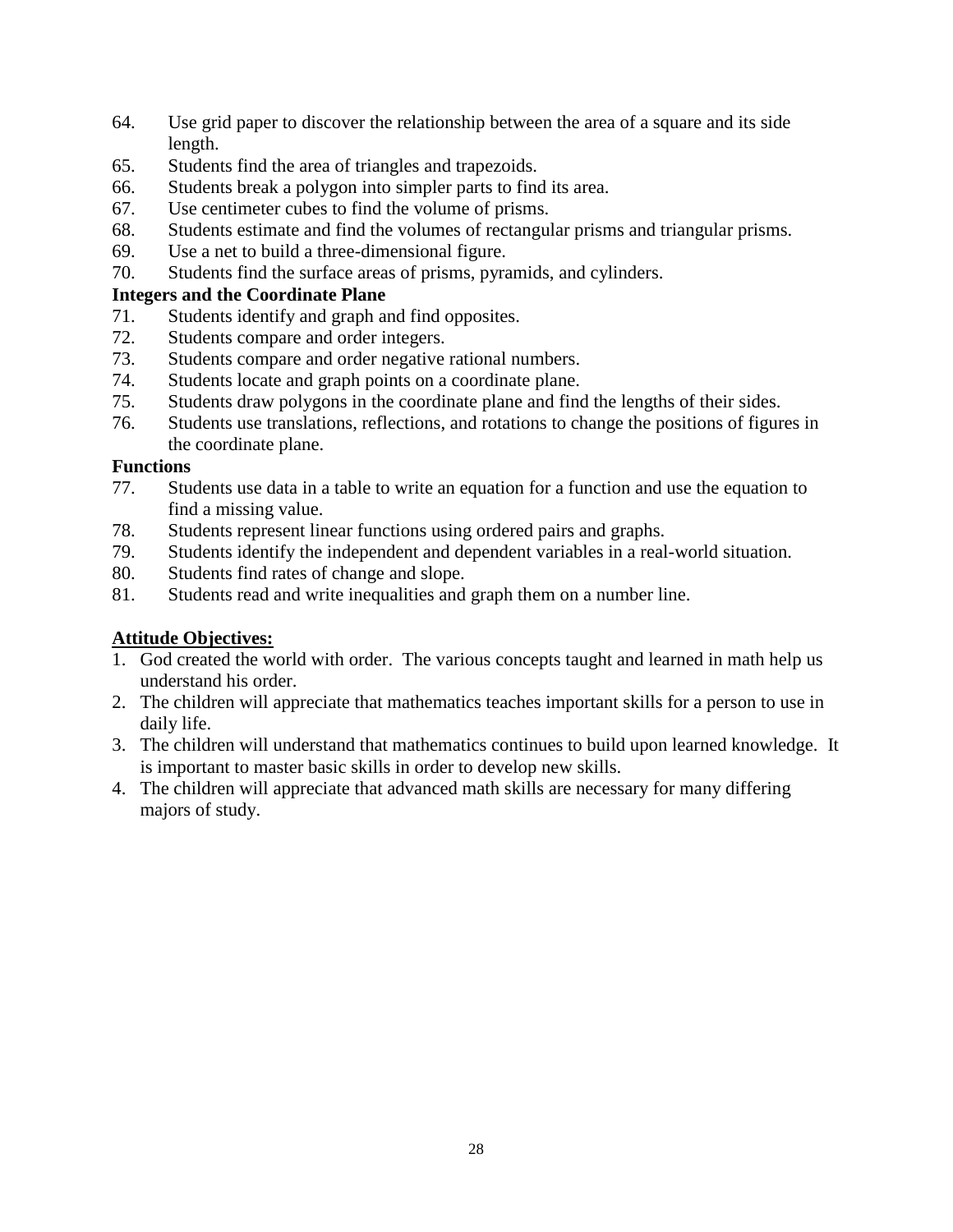# 7<sup>th</sup> Grade Objectives

## **Knowledge Objectives**

Ratios and Proportional Relationships

- 1. Students will analyze proportional relationships and use them to solve real-world and mathematical problems.
- 2. Students will compute unit rates associated with ratios of fractions, including ratios of lengths, areas and others quantities measured in like or different units.
- 3. Students will recognize and represent proportional relationships between quantities.
- 4. Students will decide whether two quantities are in a proportional relationships.
- 5. Students will identify the constant of proportionality (unit rate) in tables, graphs, equations, diagrams, and verbal descriptions of proportional relationships.
- 6. Students will represent proportional relationships by equations.
- 7. Students will explain what a point on the graph of a proportional relationship means in terms of the situation, with special attention to the points

8. Students will use proportional relationships to solve multistep ratio and percent problems. The Number System

- 9. Students will apply and extend previous understandings of operations with fractions to add, subtract, multiply, and divide rational numbers.
- 10. Students will apply and extend previous understandings of additions and subtractions to add and subtract rational numbers, represent addition, and subtraction on a horizontal or vertical number line diagram.

Expressions and Equations

- 11. Students will use properties of operations to generate equivalent expressions.
- 12. Students will solve real-life and mathematical problems using numerical and algebraic expressions and equations.

**Geometry** 

- 13. Students will draw, construct, and describe geometrical figures and describe relationships between them.
- 14. Students will solve real-life and mathematical problems involving angle measure, area, surface, and volume.

Statistics and Probability

- 15. Students will use random sampling to draw inferences about a population
- 16. Students will draw informal comparative inferences about two population
- 17. Students will investigate chance process and develop, use, and evaluate probability models.

# **Skills Objectives**

Algebraic Reasoning

1. Students will be able to simplify numerical expressions involving order of operations and exponents

Integers and Rational Numbers

2. Students will be able to compare and order integers and rational numbers.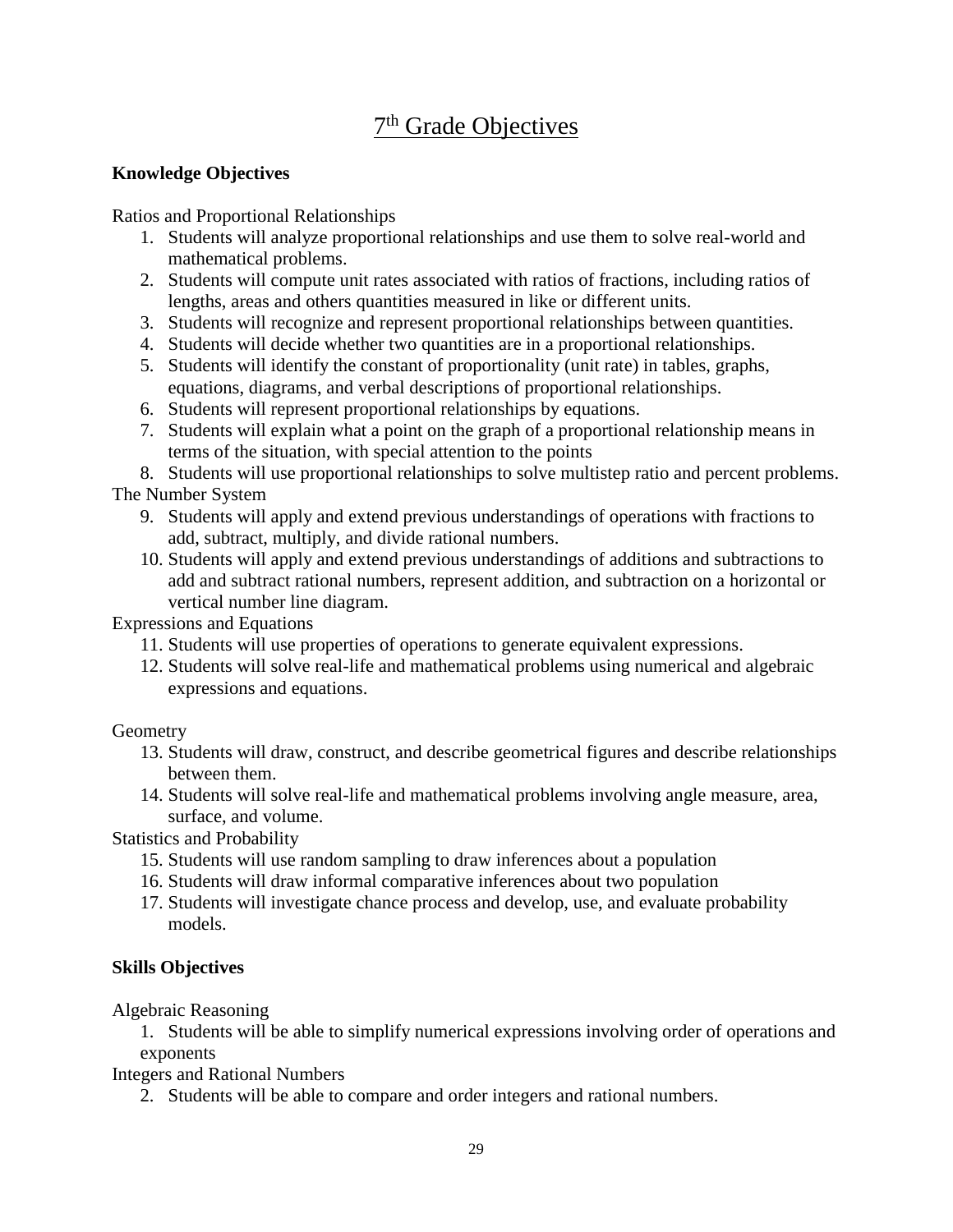3. Students will be able to convert between fractions and decimals mentally, on paper, and with a calculator.

4. Students will be able to use models to add, subtract, multiply, and divide integers. Applying Rational Numbers

5. Students will be able to use addition, subtraction, multiplication, and division to solve problems involving fractions and decimals.

6. Students will be able to solve equations with rational numbers.

Proportional Relationships

7. Students will be able to using divisions to find unit rates and ratios in proportional relationships.

8. Students will be able to estimating and finding solutions to application problems involving proportional relationships

9. Students will be able to using critical attributes to define similarity.

10. Students will be able to using ratios and proportions in scale drawings and scale models. Graphs

11. Students will be able to plotting and identifying ordered pairs of integers on a coordinate plane.

12. Students will be able to graphing to demonstrate relationships between data sets.

13. Percents

14. Students will be able to modeling and estimating percents

15. Students will be able to writing equivalent fractions, decimals, and percents, including percents less than 1 and greater than 100.

16. Students will be able to solving percent problems involving discounts, sales tax, tips, profit, and simple interest.

17. Students will be able to comparing fractions, decimals, and percents.

Collecting, Displaying, and Analyzing Data

18. Students will be able to choosing among mean, median, mode, or range to describe a set of data.

19. Students will be able to making inferences and convincing arguments based on analysis data

Geometric Figures

20. Students will be able to classifying pairs of angles as complementary or supplementary

21. Students will be able to graphing translations and reflections on a coordinate plane

22. Students will be able to using congruence and similarity to solve problems.

Measurement and Geometry

23. Students will be able to comparing perimeter and circumference with the area of geometric figures

24. Students will be able to finding the area of circles

25. Students will be able to finding the area of irregular figures

26. Students will be able to finding the volume of prisms and cylinders

27. Students will be able to using nets and formulas to find the surface area of prisms and cylinders.

Probability

28. Students will be able to finding experimental and theoretical probabilities, including those of dependent and independent events.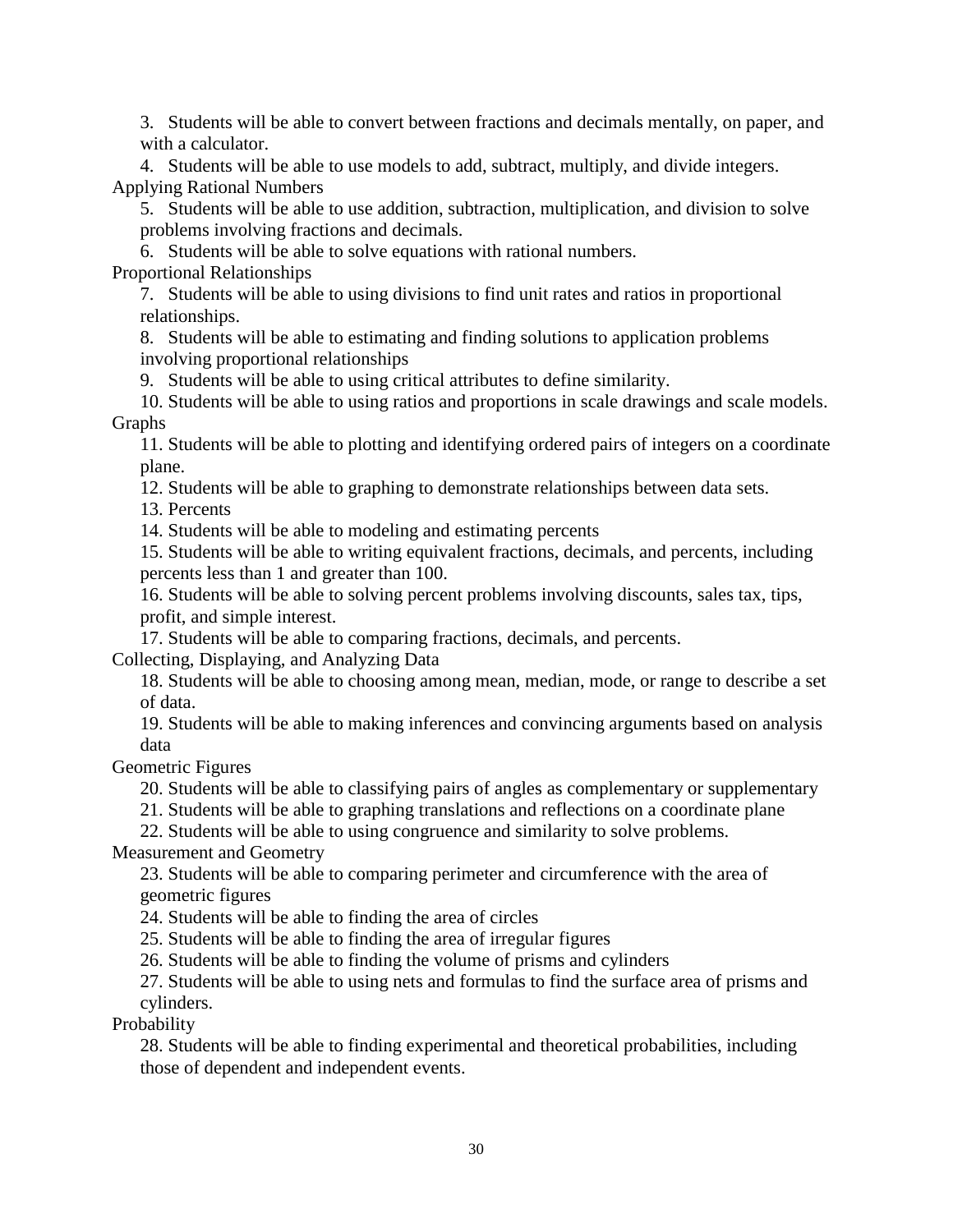29. Students will be able to using lists and tree diagrams to find combinations and all possible outcomes of an experiment.

30. Students will be able to using the Fundamental Counting Principle and factorials to find permutations.

Multi-Step Equations and Inequalities

31. Students will be able to solving two-step and multi-step equations and equations with variables on both sides

32. Students will be able to reading, writing, and graphing inequalities on a number line.

33. Students will be able to solving one-step and two-step inequalities.

# **Attitude Objectives:**

- 1. God created the world with order. The various concepts taught and learned in math help us understand his order.
- 2. The children will appreciate that mathematics teaches important skills for a person to use in daily life.
- 3. The children will understand that mathematics continues to build upon learned knowledge. It is important to master basic skills in order to develop new skills.
- 4. The children will appreciate that advanced math skills are necessary for many differing majors of study.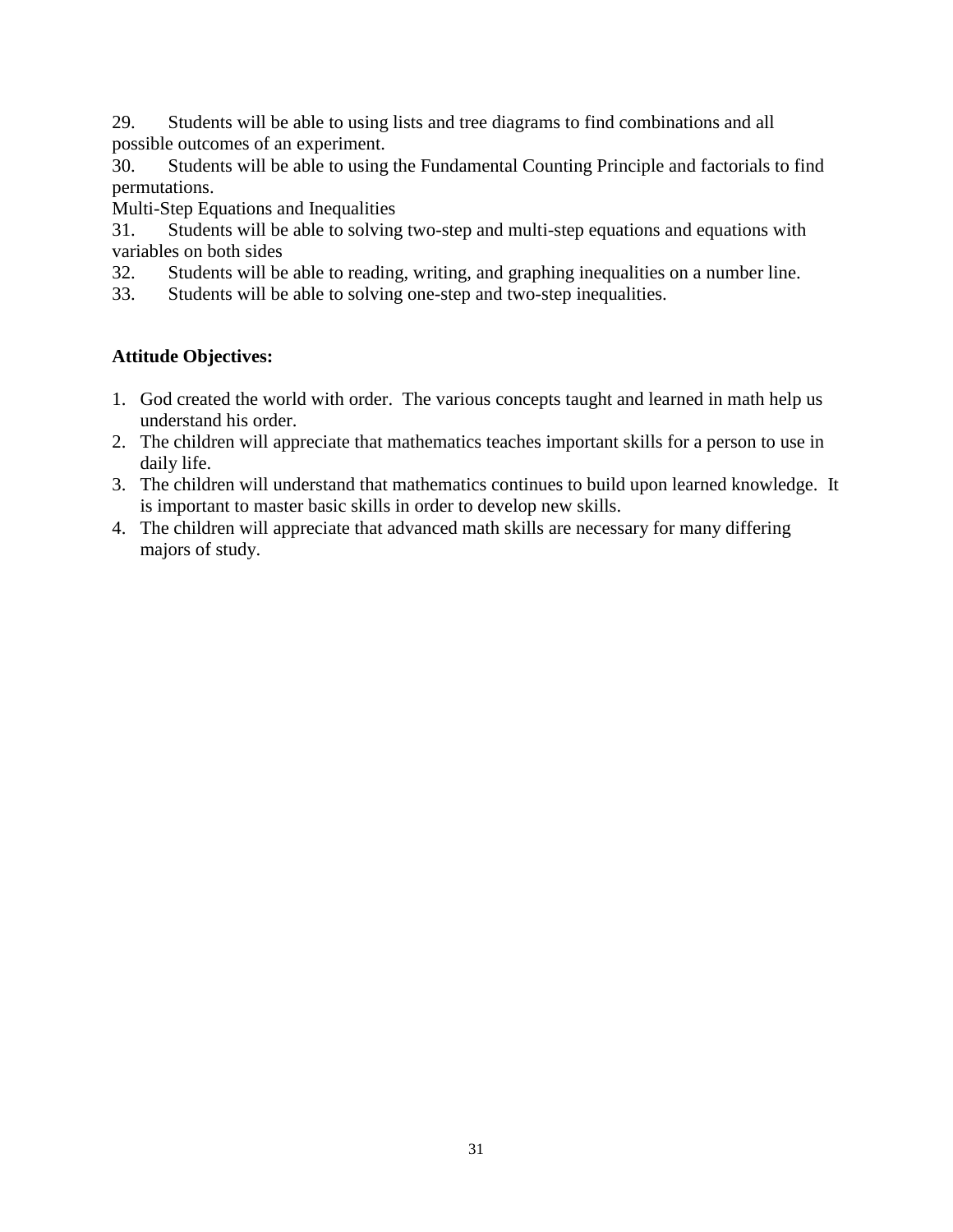# 8<sup>th</sup> Grade Objectives

#### **Knowledge Objectives**

Students will...

#### **Rational Numbers**

- 1. Write rational numbers in equivalent forms.
- 2. Multiply fractions, mixed numbers, and decimals.
- 3. Divide fractions and decimals
- 4. Add and Subtract fractions with unlike denominators.
- 5. Solve equations with rational numbers.
- 6. Solve two step equations.

#### **Graphs and Functions**

- 7. Write solutions of equations in two variables as ordered pairs.
- 8. Graph points on the coordinate plane.
- 9. Interpret information given in a graph and make a graph to model a situation.
- 10. Represent functions with tables, graphs, or equations.
- 11. Generate different representations of the same data.

#### **Exponents and Roots**

- 12. Evaluate expressions with negative exponents and evaluate the zero exponent.
- 13. Apply the properties of exponents.
- 14. Express large and small numbers in scientific notation and compare two numbers written in scientific notation.
- 15. Students operate with scientific notation in real-world situations.
- 16. Find square roots.
- 17. Estimate square roots to a given number of decimal places and solve problems using square roots. Determine if a number is rational or irrational.
- 18. Use Pythagorean Theorem to solve problems.
- 19. Use the distance formula and the Pythagorean Theorem and its converse to solve problems.

## **Ratios, Proportions, and Similarity**

- 20. Work with rates and ratios.
- 21. Solve proportions.
- 22. Determine whether figures are similar and find missing dimensions in similar figures.
- 23. Identify and create dilations of plane figures.

## **Geometric Relationships**

- 24. Classify angles and find their measures.
- 25. Identify parallel and perpendicular lines and the angles formed by a transversal.
- 26. Find unknown angles and identify possible side lengths in triangles.
- 27. Identify polygons and midpoints of segments in the coordinate plane.
- 28. Use proportions of congruent figures to solve problems.
- 29. Transform plane figures using translations, rotations, and reflections.
- 30. Identify transformations as similarity or congruence transformations.
- 31. Identify the image of a figure after a combined transformation is performed, and determine whether the final image is similar or congruent to the original.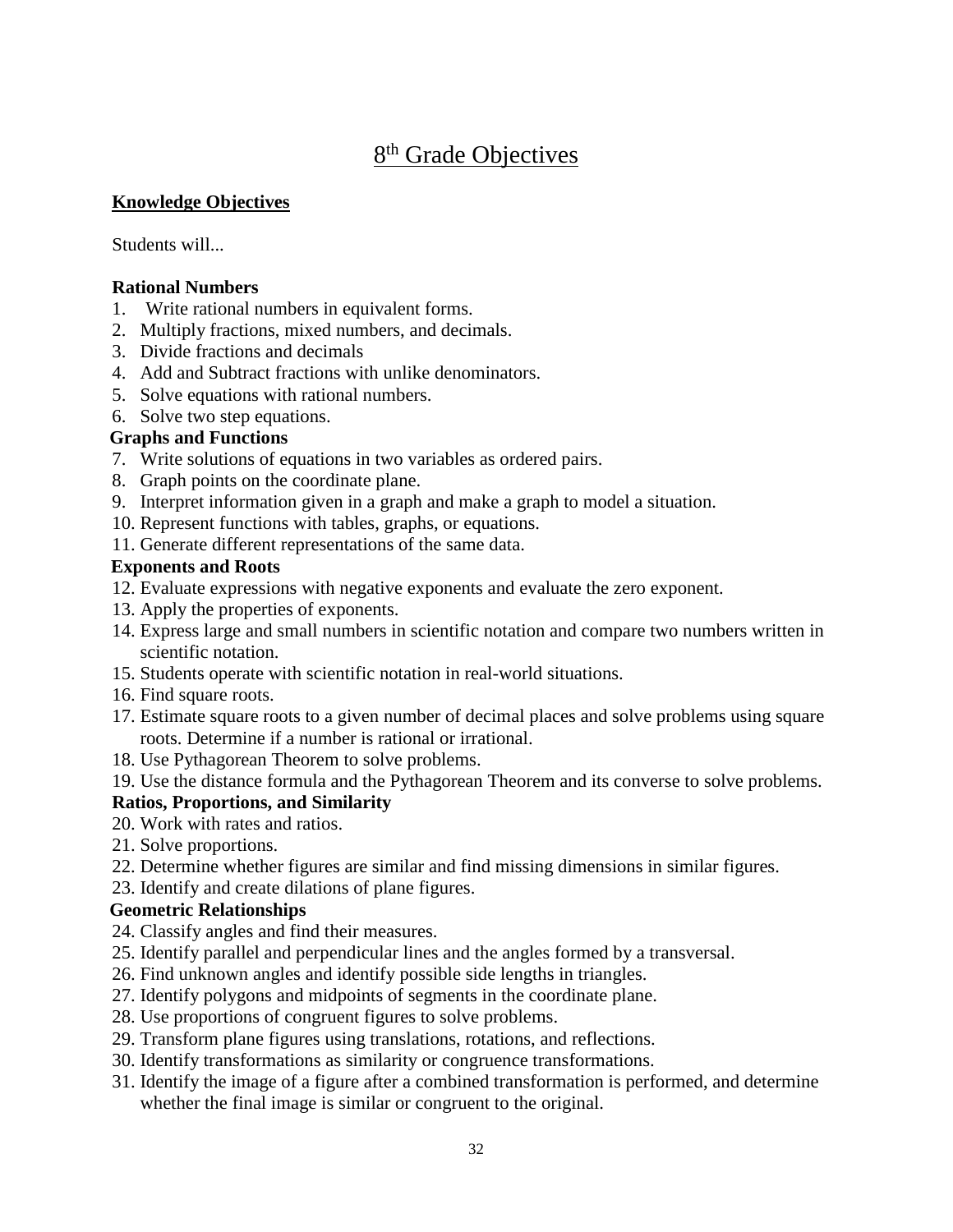## **Measurement and Geometry**

- 32. Find the circumference and area of circles.
- 33. Find the volume of prisms and cylinders.
- 34. Find the volume of pyramids and cones.
- 35. Find the volume and surface area of spheres.

#### **Multi-Step Equations**

- 36. Combine like terms in an expression.
- 37. Solve multi-step equations.
- 38. Solve equations with variables on both sides of the equal sign.
- 39. Solve systems of equations.

#### **Graphing Lines**

- 40. Identify and graph linear equations.
- 41. Find the slope of a line and use slope to understand and draw graphs.
- 42. Use slopes and intercepts to graph linear equations.
- 43. Find the equations of a line given one point and the slope.
- 44. Recognize direct variation by graphing tables of data and checking for constant ratios.
- 45. Graph and solve systems of linear equations.

## **Data, Prediction, and Linear Functions**

- 46. Create and interpret scatter plots.
- 47. Identify patterns in scatter plots, and informally fit and use a linear model to solve problems and make predictions as appropriate.
- 48. Identify and write linear functions.
- 49. Compare linear functions represented in different ways.

## **Skills Objectives**

Students will...

## **Rational Numbers**

- 1. Use a graphing calculator to add and subtract fractions.
- 2. Model and solve two-step equations

#### **Graphs and Functions**

- 3. Use a graphing calculator to plot points described by ordered pairs.
- 4. Use a graphing calculator to generate multiple representations of functions.

## **Exponents and Roots**

- 5. Use a graphing calculator to multiply and divide numbers written in scientific notation.
- 6. Use base 10 blocks to explore cube roots.
- 7. Use a graphing calculator to evaluate expressions that have negative exponents.
- 8. Explore right triangles using Pythagorean Theorem.
- 9. Use Geometry software to explore the converse of Pythagorean Theorem.

## **Ratios, Proportions, and Similarity**

- 10. Use a number cube and graph paper to explore similarity.
- 11. Use graph paper and a ruler to explore dilations of geometric figures.

## **Geometric Relationships**

- 12. Use a compass and straightedge to bisect line segments and angles.
- 13. Use a geometry program to study the exterior angles of a polygon.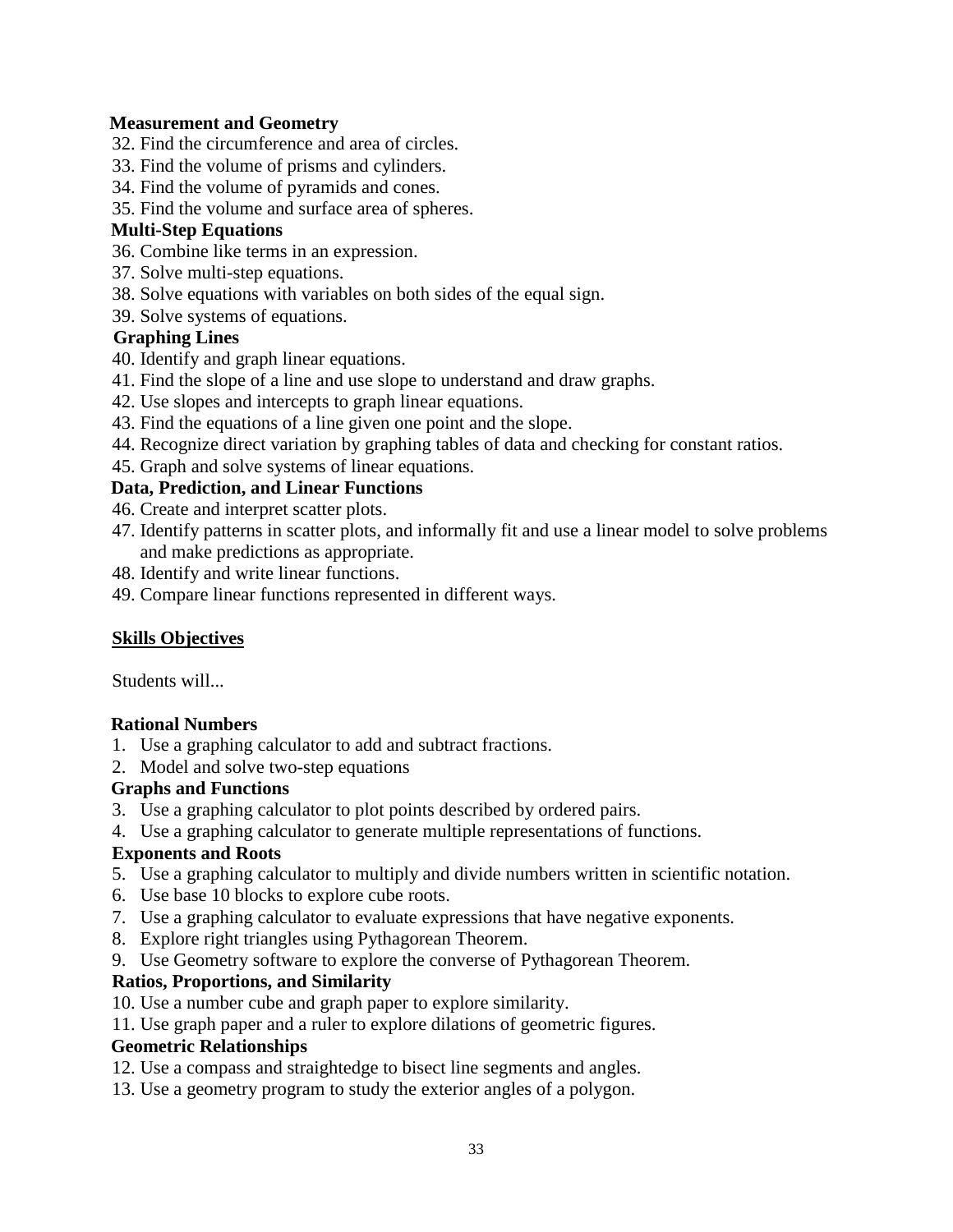14. Explore congruence by seeing that slides, turns, and flips do not change the size or shape of a figure. Use a coordinate plane to explore compound transformations.

## **Measurement and Geometry**

- 15. Use a ruler and string to measure circles.
- 16. Explore the volume of prisms and cylinders.
- 17. Use models to explore the relationship between the volumes of pyramids and prisms and the relationship between the volumes of cones and cylinders.

## **Multi-Step Equations**

18. Model equations with variables on both sides.

## **Graphing Lines**

19. Use points on the graph of a line and right triangles to explore the slope of a line.

## **Data, Prediction, and Linear Functions**

- 20. Use a graphing calculator to graph equations in slope-intercept form.
- 21. Use a graphing calculator to make a scatter plot.

# **Attitude Objectives:**

- 1. God created the world with order. The various concepts taught and learned in math help us understand his order.
- 2. The children will appreciate that mathematics teaches important skills for a person to use in daily life.
- 3. The children will understand that mathematics continues to build upon learned knowledge. It is important to master basic skills in order to develop new skills.
- 4. The children will appreciate that advanced math skills are necessary for many differing majors of study.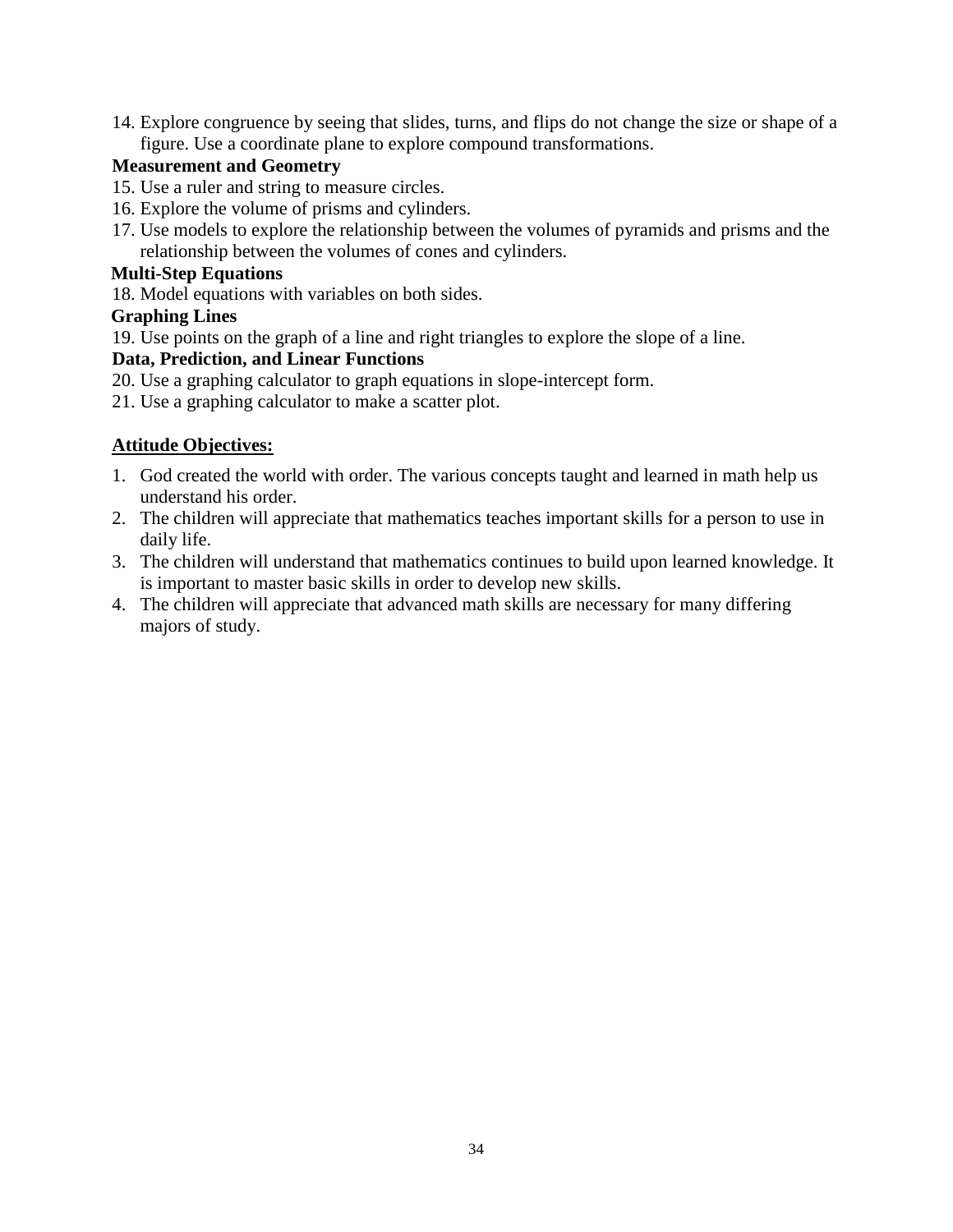# Algebra I Math Objectives

#### **Knowledge Objectives:**

#### **Expressions and Equations**

- 1. The students will write mathematical expressions for verbal expressions and write verbal expressions for mathematical expressions.
- 2. The students will evaluate numerical expressions and algebraic expressions by using the order of operations.
- 3. The students will solve open sentence equations and inequalities.
- 4. The students will recognize and use the properties of identity and equality.
- 5. The students will use the Distributive Property to evaluate and simplify expressions.
- 6. The students will recognize and use the Commutative and Associative Properties to simplify expressions.
- 7. The students will identify the hypothesis and conclusion in a condition statement.
- 8. The students will use a counterexample to show that an assertion is false.
- 9. The students will find absolute values of rational numbers.
- 10. The students will graph rational numbers on a number line.
- 11. The students will add, subtract, multiply, and divide integers and rational numbers.
- 12. The students will find the probability and odds of a simple event.
- 13. The students will find square roots.
- 14. The students will classify and order real numbers.
- 15. The students will translate verbal sentences into equations and equations into verbal sentences.
- 16. The students will solve equations by using addition, subtraction, multiplication and division.
- 17. The students will solve equations involving more than one operation.
- 18. The students will solve equations with the variable on each side.
- 19. The students will solve equations involving grouping symbols.
- 20. The students will determine whether two ratios form a proportion and then solve the proportion.
- 21. The students will find percents of increase and decrease and then solve problems involving percents of change.
- 22. The students will solve equations for given variables.
- 23. The students will solve mixture problems and motion problems.

## **Linear Functions**

- 24. The students will transform figures on a coordinate plane by using reflections, translations, dilations, and rotations.
- 25. The students will represent relations as sets of ordered pairs, tables, mappings, and graphs.
- 26. The students will find the inverse of a relation.
- 27. The students will use an equation to determine the range for a given domain.
- 28. The students will determine whether an equation is linear.
- 29. The students will determine whether a relation is a function.
- 30. The students will write an equation given some of the solutions.
- 31. The students will find the slope of a line.
- 32. The students will write, graph, and solve problems involving direct variation.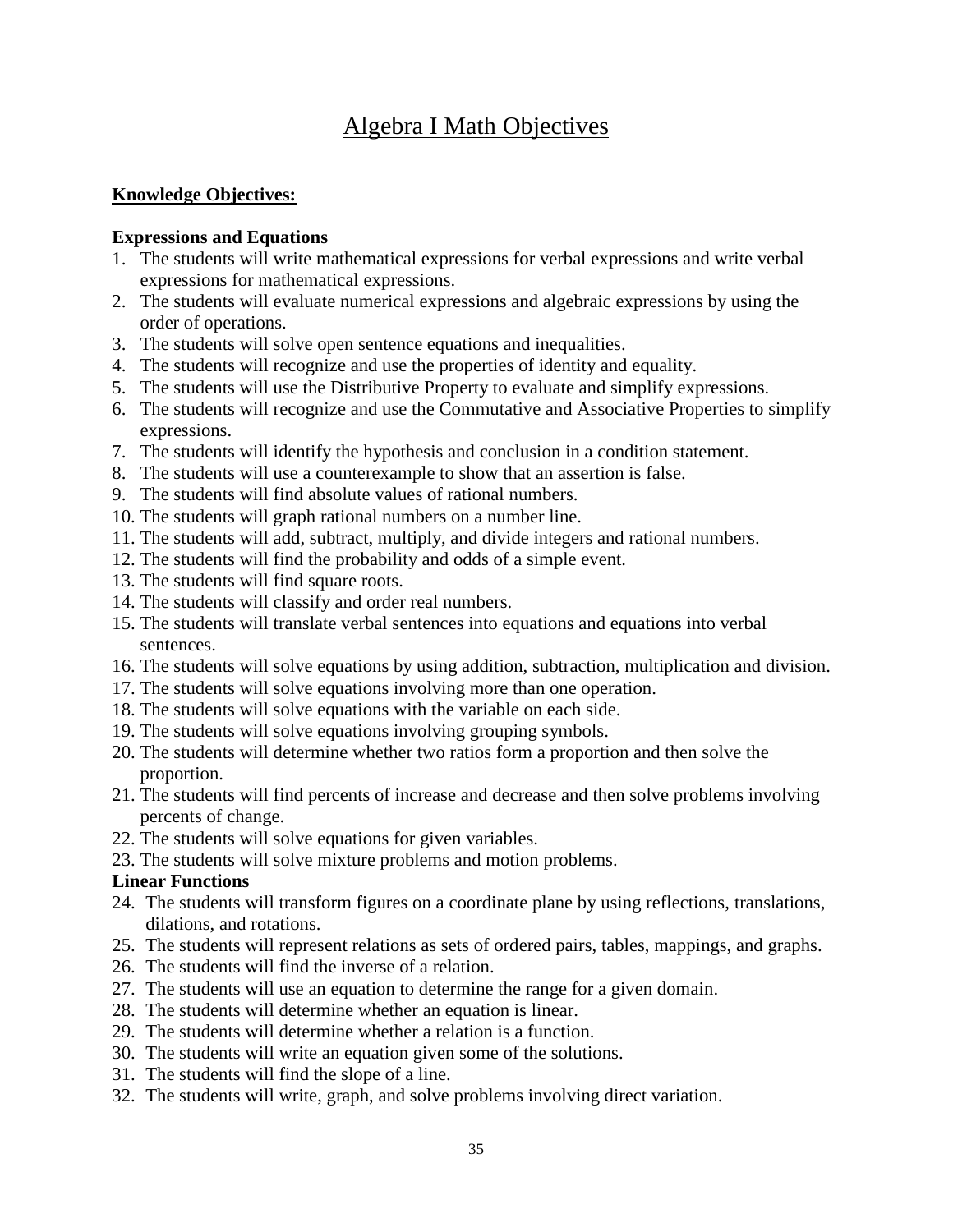- 33. The students will write and graph linear equations in slope-intercept form.
- 34. The students will write an equation of a line given the slope and one point on a line.
- 35. The students will write an equation of a line given two points on the line.
- 36. The students will write the equation of a line in standard form and point slope form.
- 37. The students will write an equation of a line that passes through a given point and make it either parallel or perpendicular to a given line.
- 38. The students will solve linear inequalities by using addition, subtraction, multiplication, or division.
- 39. The students will solve linear inequalities involving more than one operation.
- 40. The students will solve linear inequalities involving the Distributive Property.
- 41. The students will solve compound inequalities containing the word *and* or *or* and then graphing their solution sets.
- 42. The students will solve absolute value equations and inequalities.
- 43. The students will graph linear inequalities on a coordinate plane.
- 44. The students will determine whether a system of linear equations has 0, 1, or infinitely many solutions.
- 45. The students will solve systems of equations by graphing, substitution, and elimination.
- 46. When solving systems of equations by using elimination, the students will use addition, subtraction, and multiplication.
- 47. The students will solve systems of inequalities by graphing.

#### **Polynomials and Nonlinear Functions**

- 48. The students will multiply and divide monomials.
- 49. The students will simplify expressions involving powers of monomials.
- 50. The students will simplify expressions containing negative exponents.
- 51. The students will express numbers in scientific notation and standard notation.
- 52. The students will find products and quotients of numbers expressed in scientific notation.
- 53. The students will find the degree of a polynomial.
- 54. The students will arrange the terms of a polynomial in ascending or descending order.
- 55. The students will add and subtract polynomials.
- 56. The students will find the product of a monomial and a polynomial.
- 57. The students will solve equations involving polynomials.
- 58. The students will multiply two polynomial by either using the FOIL method or the Distributive Property.
- 59. The students will find squares or the product of sums and differences.
- 60. The students will find the prime factorization and the greatest common factor of integers and monomials.
- 61. The students will factor polynomials by using the Distributive Property.
- 62. The students will solve quadratic equations of the form  $ax^2 + bx + c = 0$
- 63. The students will factor trinomials of the form  $x^2 + bx + c$  and will factor trinomials of the form  $ax^2 + bx + c$ .
- 64. The students will solve equations of the form  $x^2 + bx + c = 0$  and will solve equations of the form  $ax^2 + bx + c = 0$ .
- 65. The students will factor binomials and solve equations involving the difference of squares.
- 66. The students will factor perfect square trinomials and solve equations involving perfect squares.
- 67. The students will graph quadratic functions.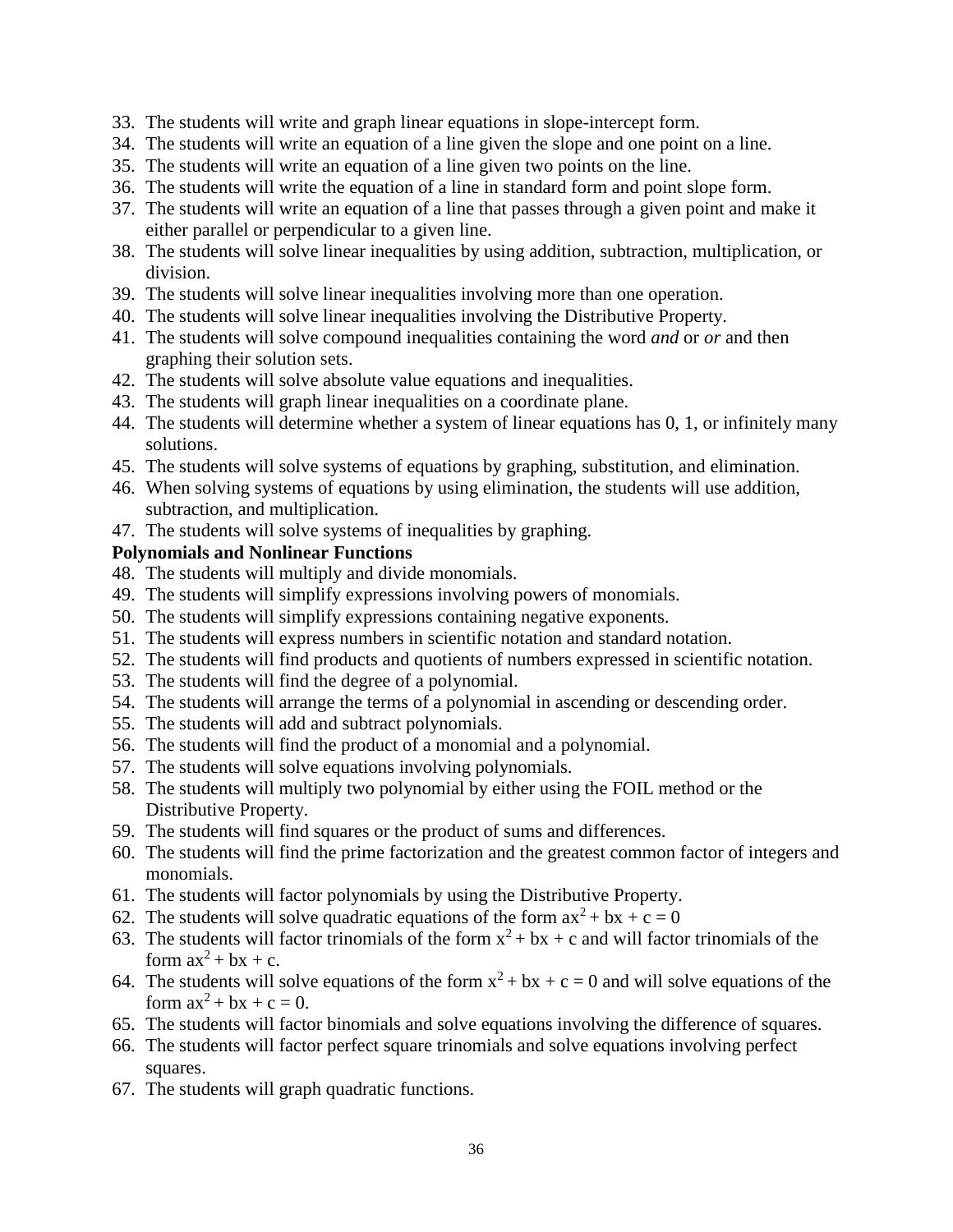- 68. The students will find the equation of the axis of symmetry and the coordinates of the vertex of a parabola.
- 69. The students will solve quadratic equations by graphing.
- 70. The students will solve quadratic equations by finding the square root, by completing the square, and by using the Quadratic Formula.
- 71. The students will use the discriminant to determine the number of solutions for a quadratic equation.
- 72. The students will graph exponential functions.
- 73. The students will find geometric means.

## **Radical and Rational Functions**

- 74. The students will simplify radical expressions using the Product Property of Square Roots and the Quotient Property of Square Roots.
- 75. The students will add, subtract, and multiply radical expressions.
- 76. The students will solve radical equations and solve radical equations with extraneous roots.
- 77. The students will find the distance between two points on a coordinate plane.
- 78. The students will find a point that is a given distance from a second point in a plane.
- 79. The students will determine whether two triangles are similar.
- 80. The students will define the sine, cosine, and tangent ratios.
- 81. The students will graph and solve problems involving inverse variations.
- 82. The students will identify values excluded from the domain of a rational expression.
- 83. The students will simplify rational expressions.
- 84. The students will multiply and divide rational expressions
- 85. The students will divide a polynomial by a monomial and also divide a polynomial by a binomial.
- 86. The students will add and subtract rational expressions with like denominators and unlike denominators.
- 87. The students will simplify mixed expressions and complex fractions.
- 88. The students will solve rational equations.
- 89. The students will eliminate extraneous roots.

#### **Data Analysis**

- 90. The students will identify various sampling techniques.
- 91. The students will organize data in matrices and solve problems by adding or subtracting matrices or by multiplying by a scalar.
- 92. The students will interpret and display data in a histogram.
- 93. The students will find the range, quartiles, and interquartile range of a set of data.
- 94. The students will determine probabilities using permutations and combinations.
- 95. The students will find the probability of two independent events or dependent events.
- 96. The students will find the probability of two mutually exclusive or inclusive events.
- 97. The students will use random variables to compute probability.
- 98. The students will use theoretical and experimental probability to represent and solve problems involving uncertainty.

## **Skill / Behavior Objectives:**

#### **Expressions and Equations**

1. The students will interpret and draw graphs of functions.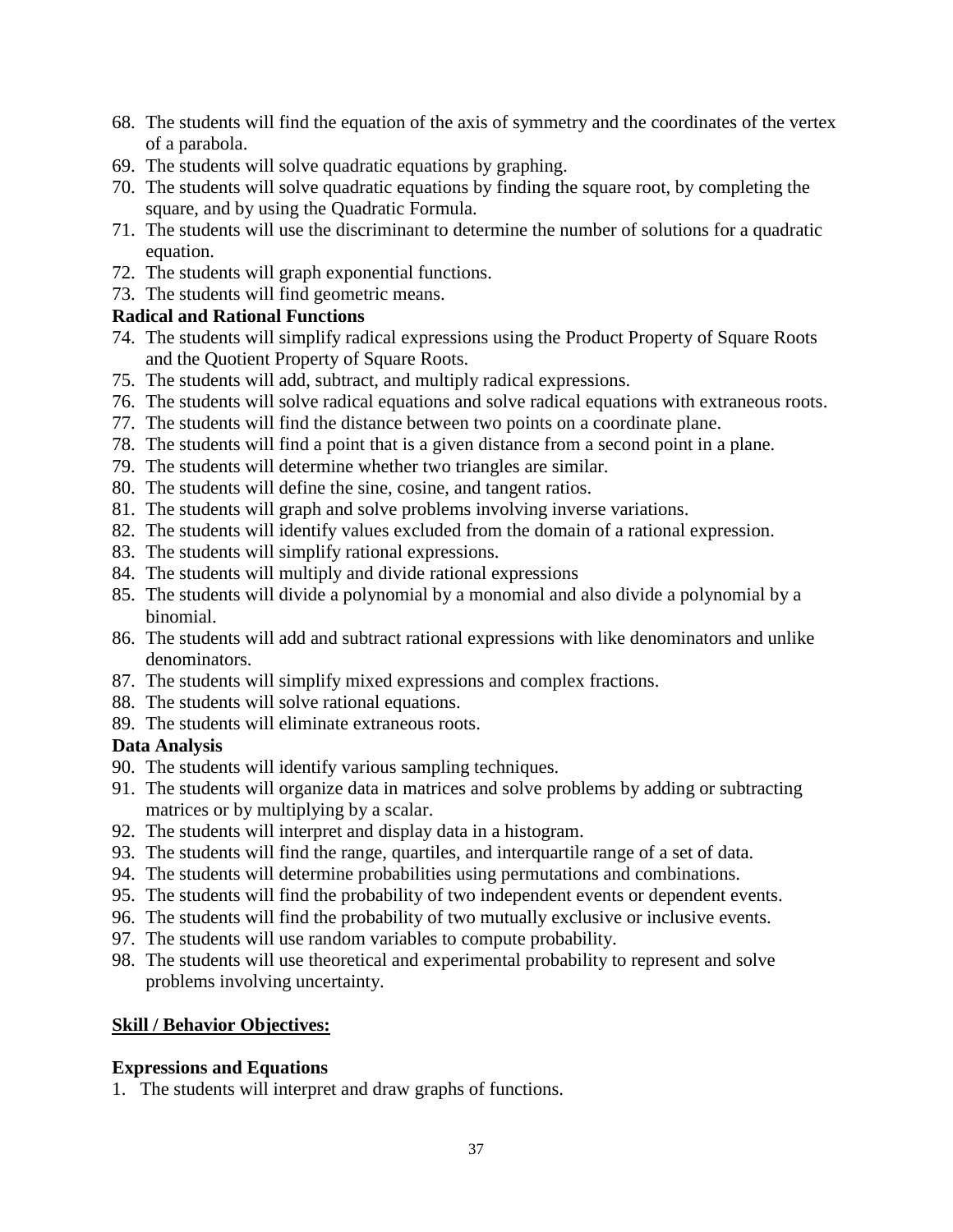- 2. The students will analyze data given in tables and graphs (bar, circle, and line).
- 3. The students will determine if graphs (bar, circle, and line) can be misleading.
- 4. The students will interpret and create line plots and stem-and-leaf plots.
- 5. The students will analyze data by using the mean, median, and mode.
- 6. The students will solve problems by working backward.
- 7. The students will use formulas to solve real-world problems.

# **Linear Functions**

- 8. The students will locate and graph points on a coordinate plane.
- 9. The students will know how to graph a linear equation.
- 10. The students will recognize and write formulas for arithmetic sequences.
- 11. The students will model real-world data with an equation in slope-intercept form.
- 12. The students will be able to interpret points on a scatter plot and write an equation for lines of fit.
- 13. The students will solve real world problems involving linear inequalities.
- 14. The students will solve real-world problems involving systems of equations.
- 15. The students will determine the best method for solving systems of equations.
- 16. The students will solve real-world problems involving systems of inequalities.

# **Polynomials and Nonlinear Functions**

- 17. The students will estimate solutions of quadratic equations by graphing.
- 18. The students will identify data that displays exponential behavior.
- 19. The students will recognize and extend geometric sequences.
- 20. The students will solve problems involving exponential growth and exponential decay.

## **Radical and Rational Functions**

- 21. The students will solve problems by using the Pythagorean Theorem.
- 22. The students will determine whether a triangle is a right triangle.
- 23. The students will find the unknown measures of sides of two similar triangles.
- 24. The students will use trigonometric ratios to solve right triangles.
- 25. The students will use dimensional analysis with multiplication and division.

# **Data Analysis**

- 26. The students will recognize a biased sample.
- 27. The students will use probability distribution to solve real-world problems.
- 28. The students will organize and use data in box-and-whisker plots and parallel box-andwhisker plots.
- 29. The students will count outcomes using a tree diagram and the Fundamental Counting Principle.
- 30. The students will perform probability simulations to model real-world situations involving uncertainty.

# **Attitude Objectives:**

- 1. God created the world with order. The various concepts taught and learned in math help us understand his order.
- 2. The children will appreciate that mathematics teaches important skills for a person to use in daily life.